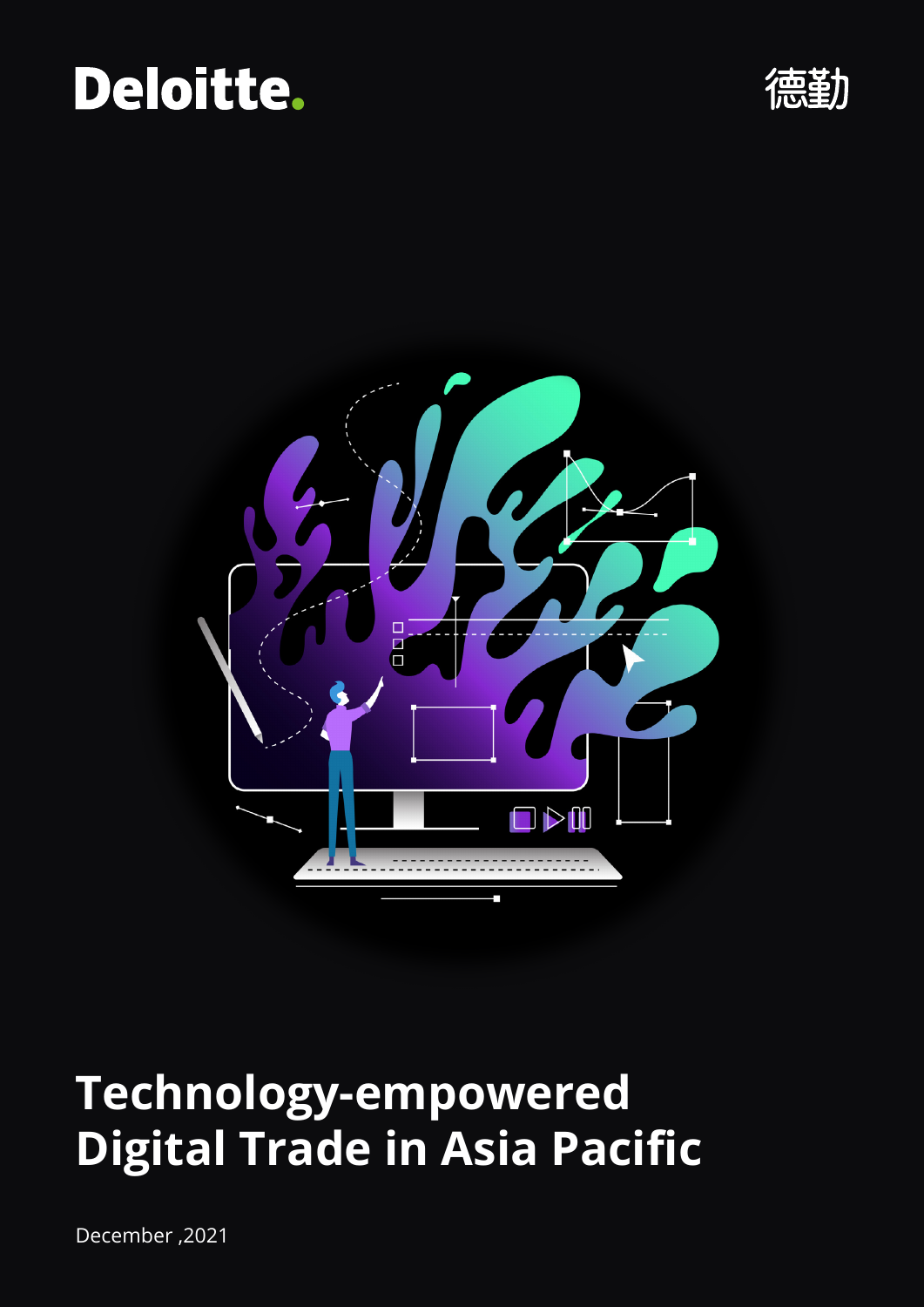## **Contents**

#### **Summary of the trends**

**I. Ecology of digital trade in the Asia Pacific region emer** 1.1 Global trade enters the era of intelligence 1.2 The Asia Pacific region seizes opportunities to develop dig 1.2.1 Enterprises speed up the deployment of online foreign t 1.2.2 Digitalized habits of consumers are intensified 1.2.3 Digital infrastructure is constantly improved 1.2.4 The RCEP promotes regional cooperation 1.3 SMEs are the main driver for the transformation of digital 1.3.1 Asia Pacific mMNEs are rising rapidly 1.3.2 SMEs and the overall digital trade complement and reinf 1.4 Green and sustainable development is a key theme of dig 1.4.1 Green and sustainable development is an important goal 1.4.2 Consumption of green products is increasingly booming 1.4.3 Green development of e-commerce enterprises is constantly **II. Comparison of the development of digital trade mark** 2.1 Evaluation system for the development of digital trade in 2.2 Development of digital trade in the Asia Pacific region and **III. Analysis of key countries in the Asia Pacific market** 3.1 Singapore, as the international finance and maritime cent 3.2 China's platform-based development drives the cross-bord 3.3 South Korea strategically turbocharges its cross-border e-3.4 Japan's strong logistics technologies underpin the cross-border 3.5 Malaysia's continuous digitalization penetration drives the 3.6 Indonesia's demographic dividend keeps unleashing mark 3.7 E-payment rate of the Philippines constrains the online trade **IV. Ten findings of the cross-border e-commerce dynami** 4.1 Small businesses account for more than 85% of cross-bord 4.2 "Cross-border home-bound economy" comes into prominence with 4.3 Mature markets favor Europe and America, while developi 4.4 70% of enterprises hope to establish independent websites 4.5 Payment and sales are the most digitized links 4.6 Instant receipt of funds makes cross-border collection mo 4.7 High logistics cost is the largest challenge to cross-border 4.8 "Genuine goods guarantee" is vital to the sustainable developme 4.9 Customs clearance process simplification and tariff reduction are 4.10 Green development is turning from goal into action

|                                                      | 4               |
|------------------------------------------------------|-----------------|
| ges                                                  | $6\phantom{1}$  |
|                                                      | 6               |
| ital trade                                           | $\overline{7}$  |
| rade                                                 | $\overline{7}$  |
|                                                      | $\overline{7}$  |
|                                                      | 9               |
|                                                      | 12              |
| trade                                                | 15              |
|                                                      | 15              |
| orce each other                                      | 15              |
| tal trade                                            | 16              |
| Il of Asia Pacific economies                         | 16              |
|                                                      | 16              |
| antly valued                                         | 16              |
| <b>cets in the Asia Pacific region</b>               | 17              |
| he Asia Pacific region                               | $\overline{17}$ |
| market grouping                                      | 17              |
|                                                      | 20              |
| er, connects the Southeast Asia                      | 20              |
| der trade                                            | 21              |
| commerce                                             | 22              |
| order trade                                          | 23              |
| growth of cross-border trade                         | 24              |
| et potential                                         | 25              |
| ide                                                  | 26              |
| ics in the Asia Pacific region                       | 28              |
| der e-commerce                                       | 28              |
| C electronic products emerging as an export mainstay | 28              |
| ng markets focus on Southeast Asia                   | 29              |
| ës                                                   | 32              |
|                                                      | 33              |
| re efficient                                         | 34              |
| e-commerce                                           | 35              |
| it of supply chains of cross-border e-commerce       | 36              |
| the main expectations after the RCEP takes effect    | 36              |
|                                                      | 37              |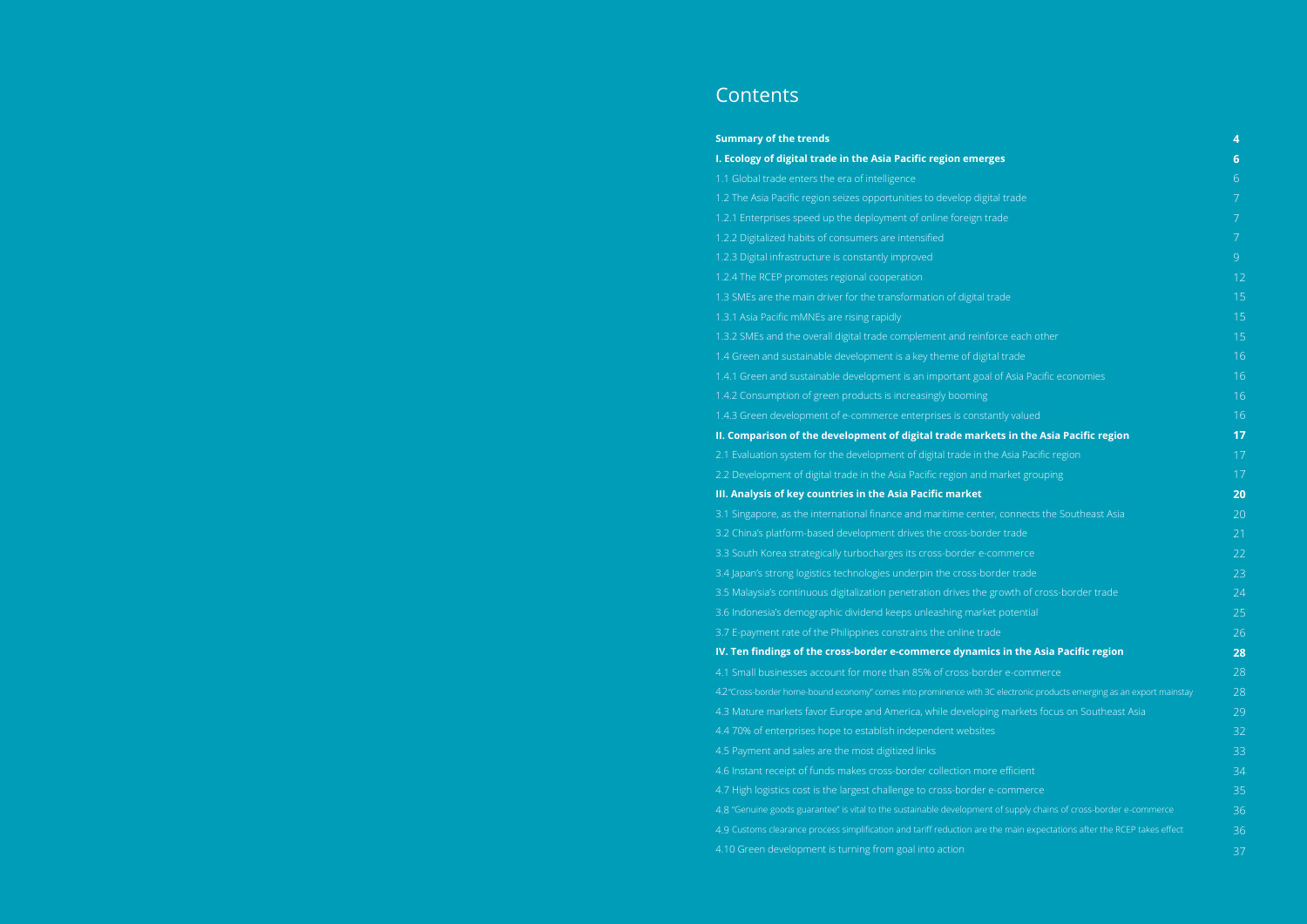## Summary of the trends

#### **1. The next three years will remain a golden period for the development of digital trade, especially in the Asia Pacific region**

- Global digitalization has been enhanced, the pandemic has accelerated the digitalization process of consumers and businesses, and it is difficult to reverse the habit of online consumption once it is formed. Meanwhile, ASEAN has become China's largest trade partner thanks to the Belt and Road Initiative (BRI). In Southeast Asia, cross-border e-commerce platforms such as Lazada have emerged. They rush at China to recruit Chinese businesses on a large scale, hoping to import more Chinese goods to meet the needs of local consumers.
- Digital technologies enable global sellers to participate in global trade without any barriers to entry. The continuous improvement of digital infrastructure will effectively help remove two major constraints affecting cross-border trade: logistics and payments. Blockchain technology is also creating a new space of imagination for digital trade.
- The Regional Comprehensive Economic Partnership (RCEP) will promote regional cooperation, and facilitate regional digital trade in five aspects: removing tariff barriers, establishing flexible rules of origin, promoting e-commerce, enhancing trade facilitation, and focusing on small and medium-sized enterprises (SMEs) and technical cooperation.

#### **2. Cross-border e-commerce and digitalization are shaping the relative pattern of digital trade development in the Asia Pacific region**

• The development levels of digital trade in major Asian economies are analyzed and compared from two dimensions, namely cross-border e-commerce and digitalization. Asian markets can be classified under three categories: mature markets, including China, South Korea, Singapore and Japan; developing markets, including Thailand, Malaysia, Indonesia, Vietnam and the Philippines; and early-stage markets, including Myanmar, Cambodia, Laos and Brunei.

#### **3. Analysis of key countries in the Asia Pacific market**

- Singapore: Highly internationalized financial and maritime center renders Singapore an important market in Asia, even in the world. The Singaporean government actively promotes global digital trade, and the country has become a central hub for the headquarters of many cross-border e-commerce platforms in Southeast Asia.
- China: Developed digitalization lays a solid foundation for China's e-commerce trade, which has entered a mature stage with huge development potential.
- South Korea: South Korea is world-leading in terms of infrastructure digitization, and the country promotes the development of cross-border e-commerce from the perspective of its national strategy.
- Japan: Strong logistics technologies that underpin the cross-border trade and infrastructure of digital economy have been perfected. However, cross-border e-commerce in Japan is still not open enough due to obstacles in the e-payment industry caused by population aging.
- Malaysia: The growth rate of the e-commerce market ranks first among RCEP member states. However, limited by factors such as cross-border logistics infrastructure, crossborder e-commerce in Malaysia has not been developed significantly.

• Indonesia: Demographic dividend, internet penetration rate and consumer habits create great potential for the development of e-commerce and cross-border e-commerce in

- Indonesia.
- 

• The Philippines: E-commerce has huge growth potential, but is constrained by a low internet penetration rate and an undeveloped e-payment industry.

### **4. Asia Pacific micro-multinationals are springing up rapidly**

- 
- 
- 

• With the help of digital platforms, entrepreneurs and small businesses in the Asia Pacific region have become micro-multinational enterprises (mMNEs) as they are engaged in cross-border e-commerce across different markets. They provide diversified "locallymade products" and light customization services for global buyers.

• Asia Pacific businesses have a higher degree of satisfaction with the digitalization of payments and sales among all the links of cross-border e-commerce. They make full use of platforms and tools to forge ahead. In terms of payments, they choose reliable crossborder payment platforms to improve the timeliness of capital flows and realize onestop purchasing, order placement and payment collection. In terms of sales tools, they can efficiently find the correct direction for development by relying on various tools for selecting goods and uploading goods information with the help of big data analysis.

• RCEP clearly supports the cross-border operation of e-commerce, so new formats of cross-border e-commerce such as independent websites are guaranteed by international rules, which is of great importance. Compared with third-party platforms, cross-border e-commerce with independent websites has the advantages of precision and flexibility. 70% of the surveyed enterprises plan to set up independent websites, which is already in place in 33.4% of the surveyed enterprises. Independent websites have become a key channel for enterprises to break the business ceiling or expand into new markets, as it attracts the attention of increasing export sellers.

### **5. Overseas warehouse emerges in response to higher requirements for the service level of cross-border logistics**

• In the context of cross-border e-commerce trade, overseas warehouses mean that domestic enterprises send goods to the target country through bulk transportation, set up warehouses and store goods in that country, and then immediately respond to local sales orders and directly carry out sorting, packaging and distribution in local

- warehouses in a timely manner.
- enhancing shopping experience.

• The essence of overseas warehouses is to localize cross-border trade, improve consumer shopping experience, and thus boost the competitiveness of cross-border sellers in the export destination market. Its prominent advantages include reducing logistics cost, accelerating logistics timeliness, increasing product exposure, and

### **6. Competing cross-border payment institutions help cross-border e-commerce**

## **forge ahead**

• The rapid development of cross-border e-commerce is accompanied by highly intense competition in the third-party cross-border payments market. Cross-border payment platforms lower the cost and threshold of financial services and increase the utilization frequency of users relying on technical means. Furthermore, they have become an indispensable payment channel with the advantages of speed, convenience and high security. Specifically, WorldFirst occupies a share of over 40% in China, Japan and South

Korea.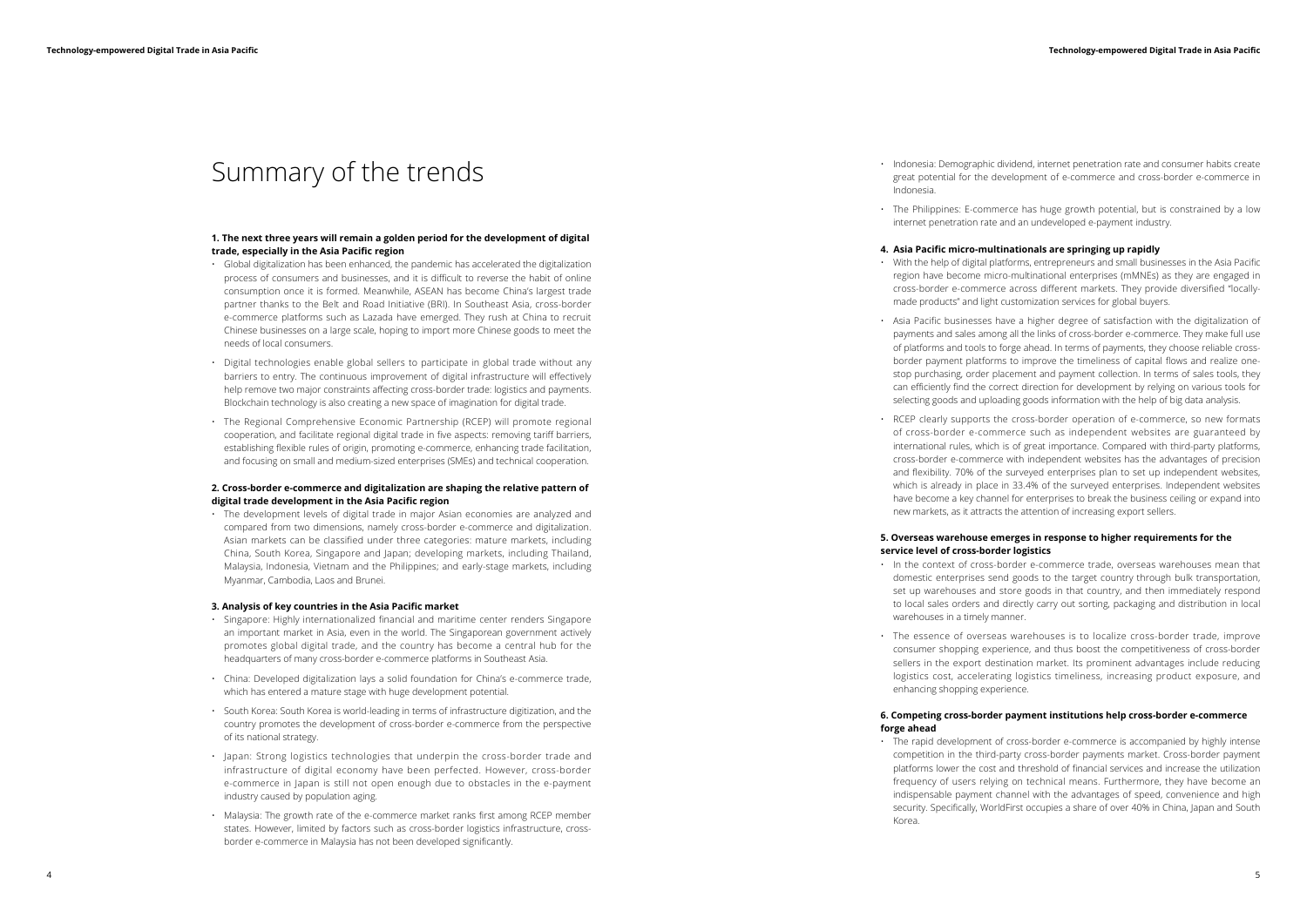rapid development in recent years. The COVID-19 situation in 2020 also accelerated the formation of digitalized behavioral habits of consumers, and online consumers have seen an accelerated expansion in both quantity scale and utilization market. Social distancing during the pandemic has added a large number of customers to apps covering e-commerce, social media and life services, and a great deal of consumption based on digital channels has led to the explosive growth of the "homebound economy" during the pandemic.

#### **1.2 The Asia Pacific region seizes opportunities to develop digital trade**

Affected by the COVID-19, businesses around the world are facing challenges such as restricted offline venues, tight cash flow, and a steep decline of orders, with some even suffering closures or bankruptcy. The offline deployment of enterprises is blocked objectively, while global public goods are in short supply. These external conditions have prompted enterprises in the Asia Pacific region to accelerate the deployment of online foreign trade. According to a survey of more than 100 Chinese export-oriented companies, 84% of the enterprises continued to conduct foreign trade online after the outbreak of pandemic<sup>1</sup>.

COVID-19, the development of digital technologies and enhanced regional cooperation are accelerating the formation of digital trade in the Asia Pacific region. Digital trade in this region is presented with brand-new development opportunities as the supply and consumption sides accelerate online deployment, with digital infrastructure like platforms and payments under continuous improvement, and as regional policies promote trade facilitation and strengthen technological cooperation.

**(1) Traditional era:**Initially, global trade mainly took the form of cross-border production and consumption based on the comparative advantages of various countries, and it primarily involved the trade of final products.

## I. Ecology of digital trade in the Asia Pacific region emerges

#### **1.1 Global trade enters an era of intelligence**

Under the influence of technological advancements and in-depth international cooperation, among other factors, global trade has gone through four development stages:

#### **Figure: Four Development Stages of the Global Trade**

**Figure: Survey of Digital Transformation of Foreign Trade SMEs**

### **1.2.1 Businesses accelerating the deployment of online foreign trade**

Economies with mature e-commerce markets in the Asia Pacific region leverage the first-mover advantage in cross-border e-commerce, taking the lead in accelerating the deployment of cross-border e-commerce. Enterprises with online and offline omni-channel operations tend to shift their business





Data source: ebrunresearch

**(4) Era of intelligence:** As digital technologies are upgraded, and the combination of digital technology and trade evolves to a deeper and more comprehensive level, digital trade has entered the era of intelligence. Data factors play a prominent part in this period. Important digital infrastructure, including 5G, will help build data distribution platforms and new network architectures, and facilitate the Internet of Everything (IoE). In the meantime, the vast accumulation of big data, coupled with artificial intelligence, will play a role of intelligent decision-making.

On the whole, today's global trade is aggressively shifting from the stage of digitalization to the stage of intelligence with "digital trade" as the latest development form. As cross-border e-commerce has developed rapidly in recent years, it has become a breakthrough in the development of digital trade. This report mainly focuses on cross-border e-commerce and its related services.

**(3) Era of digitalization:** In recent years, with the accelerated development of digital technologies such as information communication, the popularity and sophistication of digitalized trade models and objects has grown and "digital trade" is surging forward. Digital trade refers to the domestic business and international trade activities during which digital technology plays a major role in order placement or delivery. It mainly includes: 1) digitalized trade models represented by cross-border e-commerce, and 2) digitalized trade objects represented by digital products (such as audio and video, software, etc.) and digital services (such as information technology services, and online healthcare).

**(2) Era of global value chains:** With the deepening of economic globalization and the further reduction of transportation and coordination costs, the pursuit of production cost minimization drove enterprises to distribute production links over multiple countries, signifying that trade had entered a period of global value chains. Global trade in this period mainly involved the transaction of intermediate products and services.

deployment to e-commerce platforms, striving to meet the needs of pandemic prevention and the control and maintenance of economic development. Countries lagging behind in e-commerce rely on regional e-commerce platforms to participate in cross-border digital trade at a lower cost. Enterprises in these countries use the operation levels of advanced e-commerce countries for reference to promote the application of digital technologies. With the advantage of low barriers to entry, vast markets and supportive policies, cross-border e-commerce markets in various economies have ushered in opportunities for acceleration, and the supply side of digital trade in the Asia Pacific region is prospering.



#### **1.2.2 Adoption of new digital habits by consumers**

Owing to improving information communication conditions, the popularity of smartphones and the enhancement of logistics, the e-commerce market in the Asia Pacific region has witnessed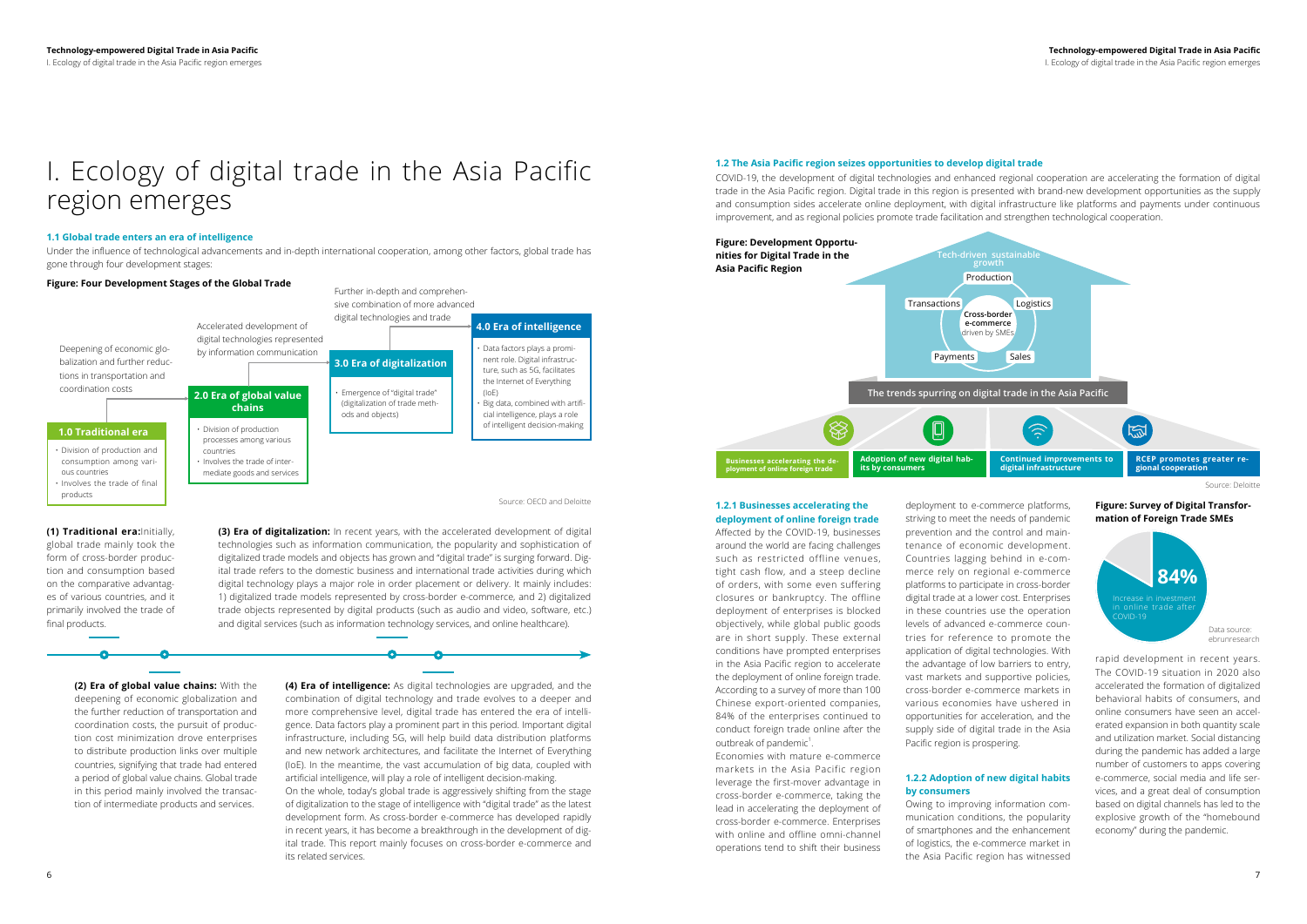I. Ecology of digital trade in the Asia Pacific region emerges

**Rapid spread of digital payments:** Digital payments, a tool for the digital consumption industry, have spread rapidly during the pandemic based on the expansion of online consumption and the convenience it provides. Shopping online, paying for utilities and ordering take-out have all become the application scenarios of digital payments. In addition to payments, digital payment platforms also provide other functions such as entertainment and life services through constant innovation. As of the first half of 2021, Alipay Wallet had 850 million active users, one fifth more than the 700 million at the beginning of 2020. In India and Indonesia, nearly 50 million users got an update on real-time information and pandemic dynamics via e-wallet. Such shift has accumulated a user base for countries in the exploratory stage of digital payments, thus providing good conditions for the development of digital trade.

#### **Figure: COVID-19 Catalyzes Digital Behavior among Consumers**

#### **Figure: Digital Platforms Facilitate Trade Integration**

#### **Since the outbreak of COVID-19…**

Data source: United Nations Conference on Trade and Development

Note: This survey, conducted in June 2020, covers nine countries, including Brazil, China, Germany, Italy, Russia, South Korea, South Africa, Switzerland and Turkey.

 $\sqrt{ }$ 

Data source: IBM



**Digital entertainment ushers in growth:** The pandemic has boosted people's demand for online entertainment, such as binge-watching, online gaming and social media. The penetration rate of online entertainment and social scenarios has increased and the two are closely integrated. As the consumers' habit of payments for digital products is gradually established and consumption preferences become mature and diverse, demand for digital goods will be more diversified. The cross-border trade of digital goods is expected to usher in growth opportunities.



**Consumption via cross-border e-commerce is booming:** As the pandemic prevention and control enters the normalization stage, consumers pay more attention to health and safety, and tend to meet their strong consumer demand through e-commerce channels. The wide variety of options, products with high performance-price ratio and the simple shopping processes of e-commerce have intensified consumers' online shopping preference. In addition, as the prospects for the liberalization of cross-border travel do not look optimistic in the short term, global shopping of higher quality is expected to become a new consumption lifestyle model.



**Life service scenarios are unlocked:** Due to the pandemic, restaurants, fruit and vegetable supermarkets, leisure and entertainment and other businesses that originally focused on offline consumption and operation have turned to online sales channels, and takeaway delivery services have seen rapid development. The traffic obtainment, radiation of digital platforms and the creation of consumption scenarios will enable more consumers to complete the consumption behavior of life service products, and online consumption of life services will become a considerable are of growth. After the pandemic ends, cross-border population flows will gradually return to normal, and offline cross-border retail and services are expected to bounce back. In terms of the payment tools, efficient and convenient mobile payments will become the mainstream as an important force to boost the life of digital consumption. In the post-pandemic era, consumer confidence will gradually rise again along with the economic recovery, and it will be difficult to reverse the digitalized habits that have already been established. These factors will bring opportunities to the booming development of digital consumption-related fields.



#### **1.2.3 Continued improvements to digital infrastructure**

#### (1) The Asia Pacific region has become one of the major players in the global digital platform

Countries and regions in Asia are improving digital infrastructure (such as AI, big data and cloud and blockchain) and enhancing connectivity and popularity through policies and reforms so as to reap the benefits of the digitalized economy. Riding the wave of the digital economy, cross-border digital trade has ushered in significant development opportunities. However, no matter how technology iterates, the essence

of commerce will not change, namely meeting consumer demand and improving the efficiency of supply chains. In terms of meeting consumer demand, digital platforms and their technology tools for trade will provide new growth opportunities for Asian SMEs and drive the sustainable post-pandemic economic recovery in the Asia Pacific region. As trade is increasingly dependent on digital platforms and tools, traditional forms of foreign trade can no longer meet the needs of cross-border trade, and cross-border e-commerce platforms also play a role in cross-border digital trade. Digital platforms connect

buyers and sellers directly, reducing the cost of searching and coordinating. Such platforms, with greater room for growth, have created seamless global markets in e-commerce, payments, travel, study and labor services. With data, search engines and algorithms, these digital platforms can reduce the cost of acquiring and applying information, bypass intermediaries, reduce trade barriers, and use idle assets to lower production and distribution costs<sup>2</sup>. With the rise of digital platforms, new business models emerge one after another, bringing huge economic opportunities.

In 2019, digital platform business-toconsumer revenues reached US\$3.8 trillion, equivalent to 4.4% of global GDP. Asia accounted for about 48% (US\$1.8 trillion; equivalent to 6% of regional GDP), the US accounted for 22% (US\$836.7 billion; 3.9%), and the euro area 12% (US\$445.3 billion; 3.3%). Asia will continue its rise as a major player in the global digital platform market as increasingly wider access to digital technologies brings more users and generates higher revenue growth<sup>2</sup>. In terms of improving the efficiency of supply chains, digital platforms aim to connect and provide benefits to the supply chain ecosystem, form a global shipping corridor network connecting ports and wharfs, customs, shipping

companies, third-party logistics (3PLs), overland transportation, consignors and other players, and impact all links of the supply chain in global digital trade.

**• Ports and wharfs:** Digital platforms provide information on the disposal of cargos within port/wharf boundaries. Ports and wharfs will benefit from pre-established connections with shipping companies and other actors, end-to-end visibility of shipping corridors, and real-time access to more information, thus enriching port collaboration and improving wharf planning.

**• Sea transportation:** Digital platforms provide information on the disposal of cargo transported by sea.

Sea transportation will benefit from pre-built connections with customers and ports/terminals around the world and real-time access to end-toend supply chain activities.

- **Customs and governments:** Digital platforms provide information on import and export customs clearance of goods entering and leaving the country. Customs and governments will benefit from better-informed risk assessment, better information sharing, less manual paperwork, and easier connection to national single-window platforms.
- **Forward freight:** Digital platforms provide transportation plans, overland transportation events, handover information of multimodal transpor-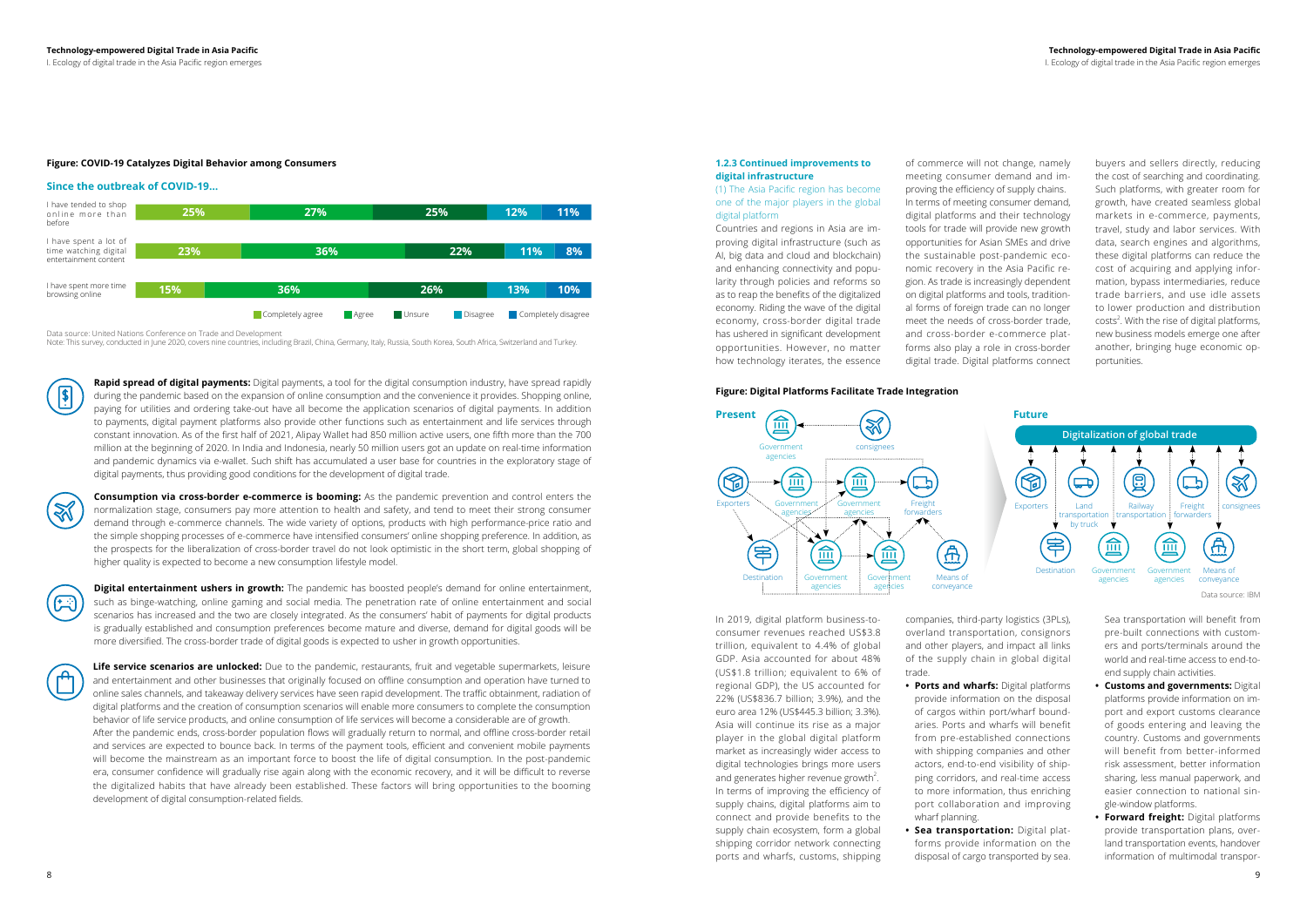I. Ecology of digital trade in the Asia Pacific region emerges

| ents incur high cost. The banks do not have direct contact<br>ften need to turn to intermediary banks to realize indirect<br>he need for intermediaries, which dramatically lowers the<br>chain can help businesses reduce transaction costs by 40-<br>aditional cross-border payments.                              |  |
|----------------------------------------------------------------------------------------------------------------------------------------------------------------------------------------------------------------------------------------------------------------------------------------------------------------------|--|
| distributed ledger technology and hash pointer technology<br>chain immutability and traceability. The whole transaction                                                                                                                                                                                              |  |
| ore authentic orders and more reliable transactions.                                                                                                                                                                                                                                                                 |  |
| en proved that transactions can be completed within two to<br>made through a third party. It is obvious that there may be<br>ies. Capable of realizing second-level transaction speed, the<br>tion period to 6-141 minutes up to now.                                                                                |  |
| ain technology are protected by cryptography. Network par-<br>the event, which serves as the digital signature. The signa-<br>lockchain has no single point of failure, it cannot be altered                                                                                                                         |  |
| rom end to end, and pre-transaction information exchange                                                                                                                                                                                                                                                             |  |
| ecords.                                                                                                                                                                                                                                                                                                              |  |
|                                                                                                                                                                                                                                                                                                                      |  |
| ks and other financial institutions into the ecology of block-<br>alidation with transparent and traceable data in the block-<br>oss-border trade risks, and meets the bank's requirements<br>an also eliminate the phenomenon of "multiple sums of fi-<br>lata sharing, thereby meeting the huge demand of SMEs for |  |
|                                                                                                                                                                                                                                                                                                                      |  |

#### **Figure: Development Course of Cross-border Payment Platforms**

**Internet economy rises**

## **Popularity of smartphones further**

**Online economy develops from local to global**

#### **1.0 Basic payment channel services**

The cross-border payment market is dominated by foreign payment enterprises

- High payment service fees: 2-3% • Enterprises dominate the market,
- and sellers have no choice.
- **boosts the online economy 2.0 Online payment platforms**
- Rise in domestic cross-border payment enterprises
- Rates in the industry are lowered to 1%
- Payment licenses set the barrier to entry in the industry
- Fund security becomes users'pain point

### **3.0 Comprehensive solutions for cross-border trade**

Domestic cross-border payment enters an era where many enterprises contend and more value-based services on offer

- Rates are further lowered to 0.5- 0.7%
- Enterprises focus on brand building and provide differentiated value-added services
- Entering the value chain of sellers makes cross-border trade more efficient and simpler

Source: Deloitte

(2) Cross-border payments have initiated value-based services experiences are account to the bockchain, delivering more authentic orders in the section in the section in the section of the section of the more reliable tran services to online trading platform for cross-border trade, it is now stepping into the stage of commercial operating systems

**Stage 1.0** This stage is mainly dominated by foreign cross-border payment enterprises, which charge high payment service fees and the absence of other options for sellers.

**The application of blockchain + payments breaks through the limitations around traditional cross-border payment** 

- **Stage 2.0** With the rise of domestic cross-border payment enterprises, transaction rates are gradually lowered, and the establishment of payment licenses gradually sets industry standards.
- **Stage 3.0** Somestic cross-border payments enter an era when many enterprises contend. The major means of competition no longer lies in the transaction rate, which is replaced by differentiated value-added services and one-stop solutions for cross-border trade. The businesses that can really enhance industry efficiency and better meet the integrated demand of cross-border sellers can seize the initiative in future competition.

**models.** The current SWIFT system of traditional banks binds multi-party credit with international standards. Due to the existence of centralized architecture and agency mechanism, the current cross-border payment and settlement methods face similar problems: long duration, high cost, and too many intermediate links, which make it difficult to control risks. Blockchain-based cross-border payments solve the problems of traditional payment methods as follows:

featuring one-stop comprehensive solutions for cross-border trade.



tation and document fillings. Forward freight will benefit from pre-built ecosystem connectivity, improved tools for customs broker functions, and real-time access to end-to-end supply chain data so as to improve the effectiveness of tracking and relevant tools.

**• Multimodal transportation:** Digital

platforms provide information on the disposal of the cargos transported by trucks, railway and barge. Asset planning and utilization can be improved, and real-time access to end-to-end supply chain events can be achieved to carry out delivery. **• Consigners:** Digital platforms take

part in the solution as a consumer

for shipping information events and paperless trading capabilities. Consigners will benefit from streamlined and improved supply chains so as to increase predictability, notify issues in advance, validate the entire transparency of costs and surcharges, and realize less safety stock.

cross-border trade financing.

**One-stop comprehensive solution is the core means of competition to build digital trade.** The new track of cross-border payments for digital trade integrates many new value-added services, such as translation, customs clearance, currency exchange, duty refunds, logistics, merchant reviews, financing and other supply chain services for international trade. Increasing innovations and advanced transformations place participants on an integrated platform where they may get everything they want. One-stop comprehensive solutions will drive the growth of the global cross-border payment trade market.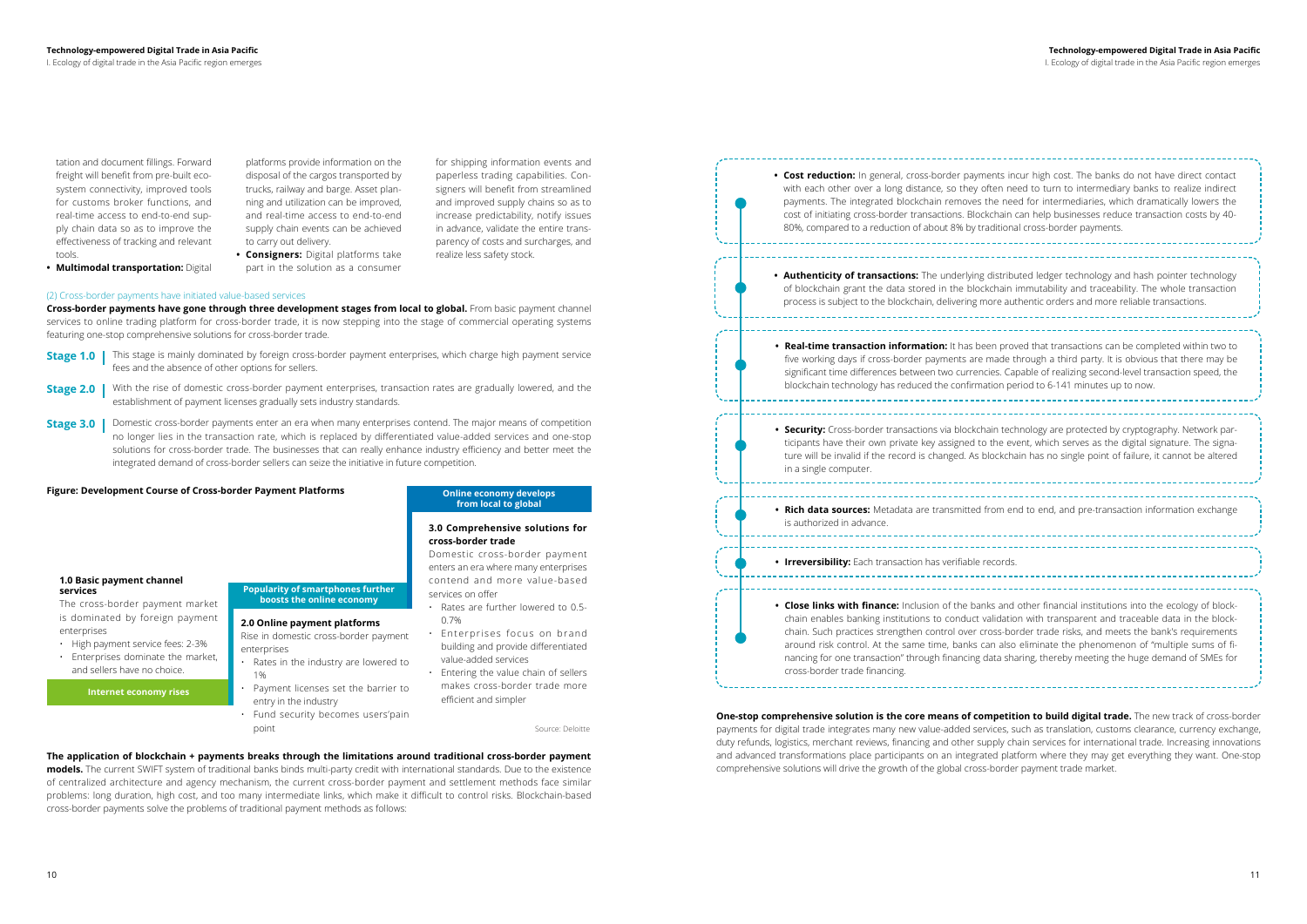#### **Figure: One-stop Service Ecology of Digital Trade**

## **Figure: RCEP Facilitates Digital Trade in Five Aspects**

Source: Deloitte



#### (1) Removal of tariff barriers

After RCEP takes effect, more than 90% of trade in goods in the region will finally enjoy zero-tariff treatment, mainly including the immediate elimination of most tariffs with the remainder being eliminated within 10 years. This makes it possible for the RCEP FTA to fulfill its commitment of liberalizing all trade in goods in a relatively short period<sup>3</sup>. It is foreseeable that the removal of tariff barriers will significantly reduce trade costs and product prices within the region, and bring about a huge trade creation effect. According to estimates by United Nations Conference on Trade and Development, "RCEP is expected to increase member states' exports by more than 10% by 2025"<sup>4</sup>. Cross-border e-commerce in most RCEP member states is still in a phase of rapid growth. The commitment to a "gradual shift to zero tariff" is expected to enhance the competitiveness of export commodities by reducing the cost of taxes and fees, thereby bringing benefits to cross-border e-commerce within the RCEP region.

#### (2) Establishing flexible rules of origin

Qualification around the origin of goods is the basis for preferential RCEP treatment, which ensures relatively free and flexible arrangements for the rules of origin. Enterprises can choose between regional value content or change in tariff classification, and all member states are identified as a whole, so that the place of origin value content of goods produced in different countries can be accumulated.

**Regional Value Content (RVC)** refers to that in case a party produces goods with non-originating materials, the goods can only be qualified as originating when they meet the requirement that the RVC is no less than 40%.

Closely linked to the RVC is the "cumulation rule", which is also the most unique aspect around the rules of origin in the RCEP. The so-called cumulation rule means that RCEP treats the originating materials of other parties

used in the production of the products as the originating materials of the party where the production takes place, and that the product's RVC can be accumulated in the region of the 15 member states. Exporters can enjoy preferential policies within the region as they will more easily meet the RVC40 ratio requirement or other material transformation requirements through the cumulation rule. The lowered regional preferential barriers allow multinational companies to be more flexible in the decision-making of industrial layout, thereby enabling the existing system around the division of labor on the industrial chain to be more refined. The reduction of production costs brought about by flexible rules of origin will not only facilitate trade within the RCEP region, but also promote deeper integration of regional supply chains and value chains.

### **Change in tariff classification**

**(CTC)** refers to that after one party processes the raw materials of other parties, goods and raw materials are categorized with different codes in the HS classification, including Change in Chapter (2 Digits), Change in Tariff Heading (4 Digits) and Change in Sub-headings (6 Digits). The CTC applies only to non-originating materials, and all non-originating materials are required to undergo the CTC.

## (3) Promoting e-commerce

**At present, no sound or mature set of rules for global e-commerce have been established.** On the one hand, with the increasingly obvious strategic competition in digital trade, many economies are pursuing differentiated digital trade policies, while developing countries are in a defensive position in digital trade policies and rules for cross-border data flow. For example, India, Indonesia and South Africa are opposed to global e-commerce negotiations and refuse to sign the Osaka Declaration on the Digital Economy, and India also advocates for localizing data storage. On the other hand,

#### **1.2.4 RCEP promotes greater regional cooperation**

On November 15 2020, ten ASEAN member states, as well as China, Japan, South Korea, Australia and New Zealand, signed the Regional Comprehensive Economic Partnership (RCEP), marking the official launch of a free trade area (FTA) with the largest population, economic and trade scale and development potential in the world. According to the agreement text, the chapters on "Trade in Goods", "Rules of Origin", "Customs Procedures and Trade Facilitation", "Electronic Commerce", "Small- and Medium-sized Enterprises" and "Economic and Technical Cooperation" indicate the direction for promoting regional digital trade. However, on July 1 2021, the EU VAT



the formulation of digital trade rules worldwide lags behind development practices. At the multilateral level, the WTO has not introduced special rules on the digital trade, and relevant rules take the form of scattered content in agreement texts and annexes under the frameworks of the WTO, such as the General Agreement on Trade in Services (GATS), the Information Technology Agreement (ITA), the Agreement on Trade-Related Aspects of Intellectual Property Rights (TRIP) and the Declaration on Global Electronic Commerce. Due to the lack of foreseeability in the development and reform of digital technology and the constrained efficiency of Doha Round negotiations, the above multilateral rules for digital trade are facing new challenges in terms of text design and operation5.

**It is the first time that the RCEP has included a dedicated chapter on e-commerce, which is the first comprehensive and high-level outcome of plurilateral e-commerce rules established in the Asia Pacific region.** There are mainly three highlights as below:

Firstly, provisions related to paperless trading, ensuring the validity of electronic authentication and signature, and temporary exemption from custom duties, will be conducive to creating a more convenient online business environment. For digital trade, the international mutual authentication of digital identity, a basic condition for the establishment of digital factor markets, promotes the cross-border flow of digital technology. Meanwhile, thanks to the above provisions, the transaction links can be further developed online. It is expected that more scenarios like online displays, online negotiations, electronic payments and electronic signing will emerge, which will further broaden the channels of foreign trade and help companies secure more foreign trade orders.

#### reform was formally implemented. The reform mainly focuses on removing the EU€22 VAT de minimis, unifying the registration threshold for the VAT payment of long-distance sales, expanding the application scope of "onestop" compliance mechanisms, and clarifying the VAT payment obligations of e-commerce platforms. Affected by such reform, trade activities in EU will be weakened and those in the Asia Pacific region will be further boosted in the future.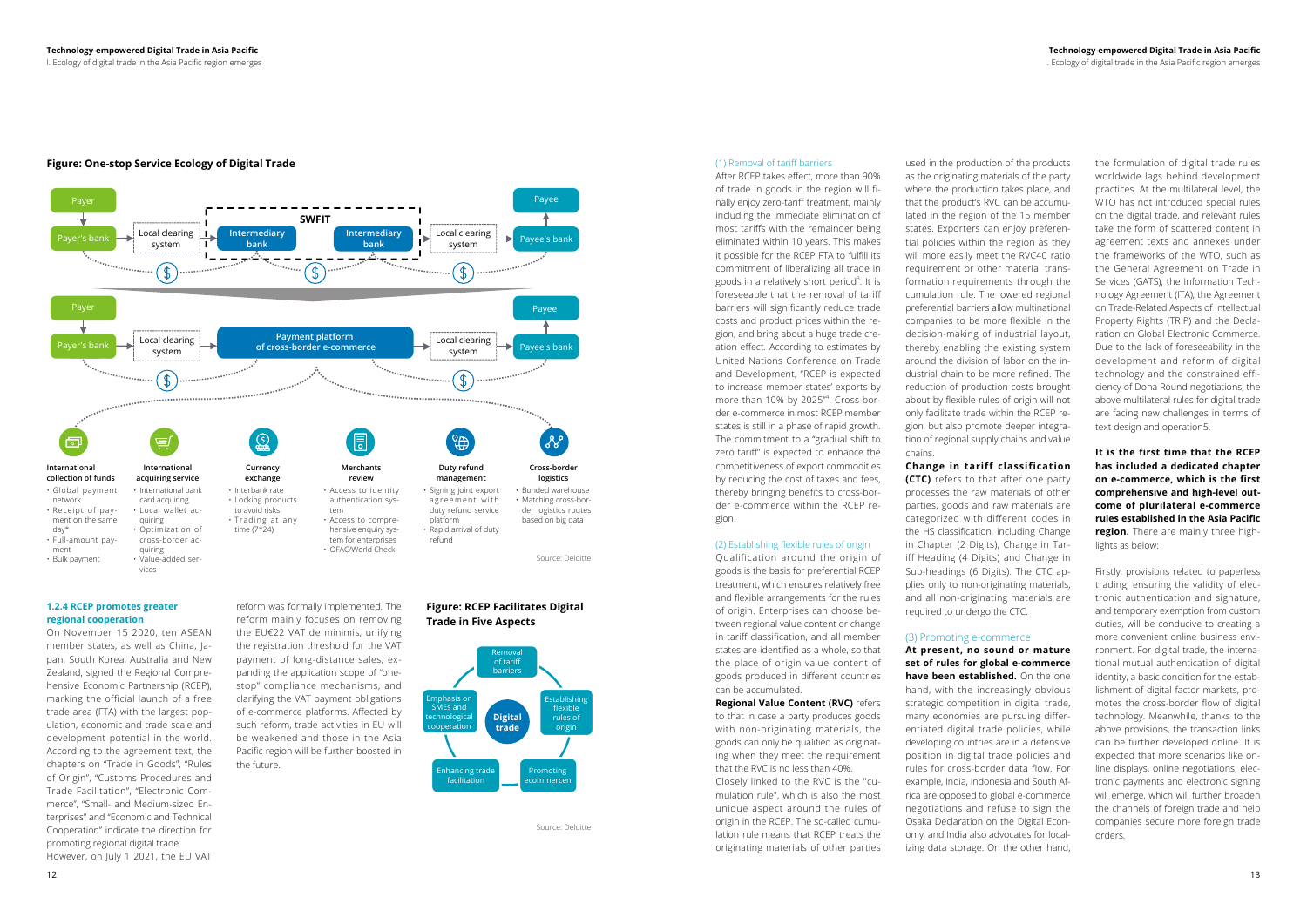I. Ecology of digital trade in the Asia Pacific region emerges

Secondly, provisions on online consumer protection, online personal information protection, regulation of unsolicited commercial electronic messages and cyber security protection are conducive to avoiding cyber hazards related to cross-border e-commerce. By introducing laws, RCEP is expected to achieve the coordinated protection of consumers' rights and interests across borders, while also creating a favorable environment for e-commerce. Compared with domestic e-commerce, how to protect online consumers' rights and interests is a particular pain point right now for the operation of cross-border e-commerce. The ruling power was formerly in the hands of overseas courts and arbitrators. Different interpretations of the provisions not only made it more difficult for consumers to safeguard their rights, but also affected the operational efficiency of cross-border e-commerce to a certain extent. For this reason, the provisions on consumers' rights and interests in the chapter of Electronic Commerce mainly aim to protect the security of consumers' information, make relief and recourse specific and transparent, and supervise cross-border e-commerce businesses. Thirdly, RCEP clearly supports the cross-border e-commerce operations, and so new formats of cross-border e-commerce such as independent websites are guaranteed by international rules. Specifically, in the case of "the realization of a legitimate public policy objective" and "the protection of essential security interests" without conflict, no party shall claim the right to monitor the computing facilities of a party involved as a condition for conducting business, nor prevent a party involved from transferring information across borders by electronic means to conduct business.

mutual trust of policies, mutual recognition of regulations and mutual communication among enterprises in the field of e-commerce, thereby greatly advancing the development of e-commerce in the region. In the future, the integration of advantages of cross-border e-commerce and traditional manufacturing in the RCEP FTA may become the key for enterprises to reduce costs and increase efficiency, and the mutual promotion between online and offline operations will support the long-term coordinated development of enterpris- $\alpha$ 

The aforementioned provisions will provide institutional guarantee for member states to strengthen e-commerce cooperation, facilitate the creation of a favorable environment for the development of e-commerce, and enhance

**Portrait of small and mediumsized cross-border e-commerce businesses**



#### **Background:**

A large number of SMEs embrace digitalization and the barriers to access to cross-border trade are increasingly lower



**Type:** Small retailers, small wholesalers, self-use purchasers



#### **Covered markets:**

Enterprises operate an average of 3.56 outlet

**Scale:** Small scale, typically with fewer than 100 employees



### **Figure: Portrait of mMNEs**

Date source: CBNData, Deloitte

#### (4) Enhancing trade facilitation

Compared with the Agreement on Trade Facilitation of the WTO and the relevant rules in the FTAs already signed by China, RCEP rules on customs procedures and trade facilitation cover more comprehensive content with a higher degree of facilitation. These rules will enable the use of digital technology to reduce customs clearance time and improve the efficiency of cross-border trade. RCEP simplifies customs clearance procedures with the adoption of a range of efficient administration measures to facilitate customs procedures, such as advance rulings, pre-arrival processing and the use of information technology and the release of goods by express and perishable goods, among others, within six hours after arrival, where possible. Such practices boost the development of new types of cross-border logistics such as express delivery, and promotes rapid customs clearance and increased trade in fruits, vegetables, meat, eggs, dairy and other fresh products. These measures will drastically enhance the facilitation of trade in goods within the region, provide efficient and convenient customs clearance services to enterprises of member countries, reduce trade costs, shorten logistics time and further promote the formation of a regional integrated market.

(5) Emphasis on SMEs and technical

#### cooperation

Levels of development among RCEP members vary significantly. In order to realize balanced development, RCEP specifically includes two chapters, Small- and Medium-sized Enterprises and Economic and Technical Cooperation. The two chapters enable the member states to strengthen support for SMEs and increase their levels of investment, while also building economic and technical cooperation through the FTA platform, so that SMEs and developing economies can better capitalize of RCEP's advantages.

The chapter of SMEs aims to build a broader exchange platform for cooperation among SMEs. By emphasizing the promotion of information sharing, SMEs are encouraged to take advantage of the FTA and economic cooperation projects under the Agreement in a more active manner, so as to integrate into the regional value stream and supply chain. In addition, the agreement specifically places emphasis on promoting the use of e-commerce by SMEs. SMEs, with great potential in economic growth, employment and innovation, are major drivers of digital trade.

The chapter on Economic and Technical Cooperation aims to narrow development gaps among the parties and achieve common development. Economic and technical cooperation gives more importance to capacity building and technical assistance that focus on trade in goods and services, investment, intellectual property, e-commerce, competition and SMEs. The demands of the least developed countries (such as Cambodia, Laos and Myanmar) will be first considered, which is conducive to the effective flow and utilization of digital technology within the region.

According to Deloitte's survey of nine Asia Pacific countries, cross-border e-commerce enterprises in this region are full of expectations after RCEP takes effect, especially in terms of simplifying customs clearance procedures and improving efficiency. They also expect

the reduction of tariff barriers and the lowering of barriers to entry for local businesses (refer to 4.9 of this report for details).

#### **1.3 SMEs are the main drivers behind the transformation of digital trade**

#### **1.3.1 Asia Pacific mMNEs are rising rapidly**

In traditional international trade, commodities, technologies, funds and other elements mainly flow among large businesses. However, digital technologies have resulted in a constant reduction of global trade barriers and barriers on the international division of labor, and global trade has presented the features of fragmentation and high frequency. Therefore, SMEs can extensively participate in global trade. With the help of cross-border e-commerce platforms, they can not only sell their products to broader markets, but also make cross-border purchases. With the help of digital platforms, entrepreneurs and small businesses have become mMNEs as they are engaged in cross-border e-commerce across global markets. They provide diversified "locally-made products" and light customization services for global buyers. Asia Pacific mMNEs are rising rapidly.

These businesses are typical small and micro enterprises, and many of them are even start-ups with fewer than 100 employees. Compared to conventional foreign trade businesses, they are more adept at using digital platforms. Even though they are new players, they can rapidly complete the complicated deals that only large businesses could handle in the past, including products selection, purchasing, sales, logistics, customs clearance, collection of payments, settlement of exchange deals and duty refunds. Meanwhile, they have operated an average of 3.56 overseas outlets, which means most of the companies serve three or even more overseas markets. This group

of businesses are mainly composed of small retailers, small wholesalers, and self-use purchasers. The Deloitte survey has also demonstrated the aforesaid conclusions that Asia Pacific e-commerce markets mainly consist of

small businesses with fewer than 100 employees (accounting for over 85%), and more than half of the businesses have an annual revenue of less than US\$1 million (refer to 4.1 of this report for details).



#### **1.3.2 SMEs and digital trade complement and reinforce each other**

# **The boom in digital trade would**

**not be possible without the active exploration of SMEs on e-commerce platforms by virtue of their flexibil**ity. The development decisions made by large businesses tend to have a wide range of implications and involve complex interests, while SMEs can quickly shift their business directions. Thanks to their flexible coping capacity, it is easy for SMEs to transform production lines and grasp the demand changes of short-term markets. In addition, SMEs are more motivated to provide products and services in vertical market

segments in view of their market positioning, so that digital trade can continuously align with market demands and maintain positive growth momentum. **Digital trade mitigates some of the disadvantages of SMEs in terms of** 

**cost and risk resistance.** In terms of cost, the digital marketing of platforms is characterized by strong pertinence and widespread range, so the customer acquisition cost of SMEs is reduced; mature cross-border e-commerce platforms offer one-stop import and export services and other technical support to businesses, simplifying the restrictions of intermediate cost to SMEs. Scenario finance also provides flexible and efficient financial solutions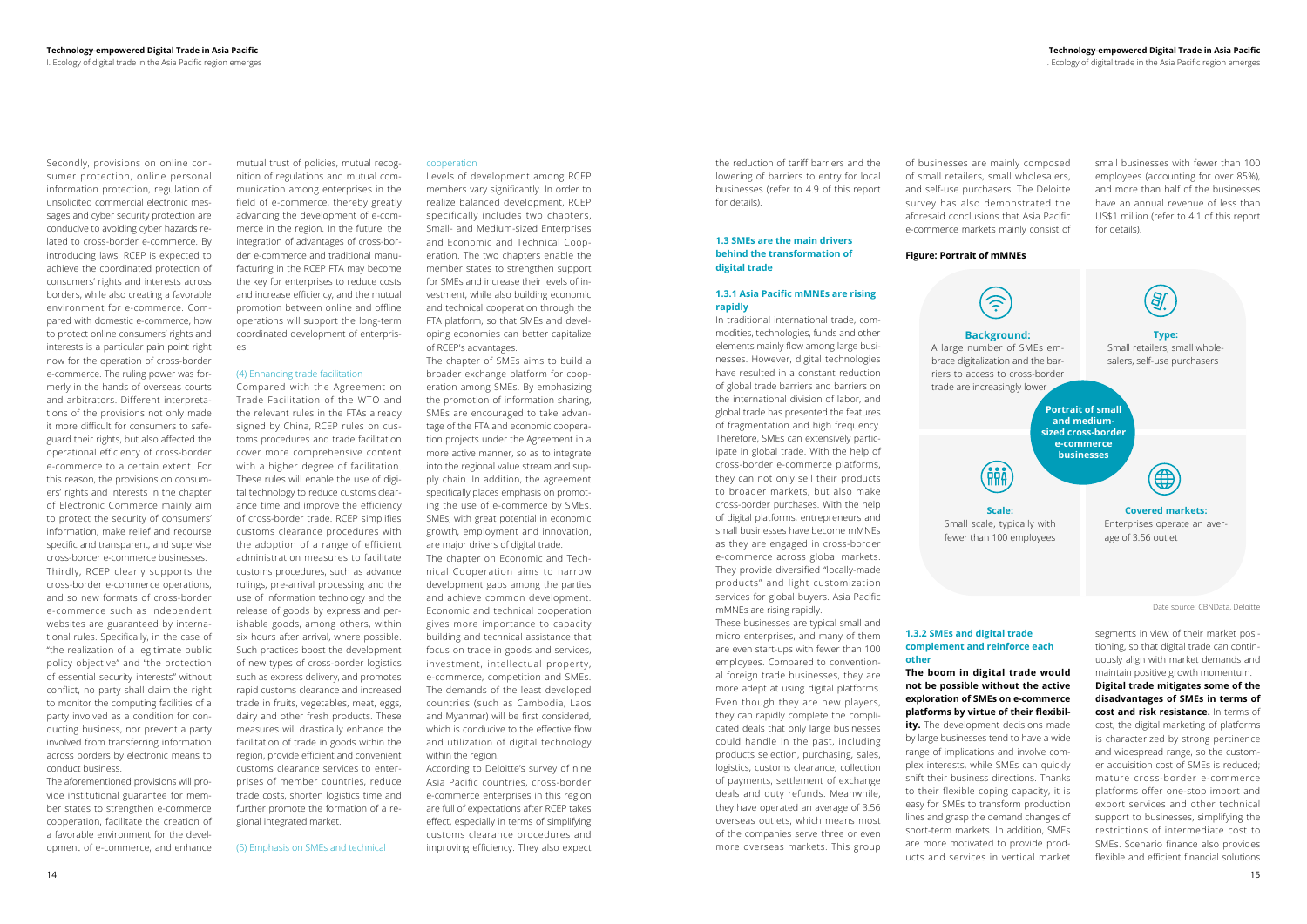II. Comparing the development of digital trade markets in the Asia Pacific region

I. Ecology of digital trade in the Asia Pacific region emerges

#### **2.1 Evaluation system for the development of digital trade in the Asia Pacific region**

This chapter analyzes and compares the development levels of digital trade in major Asian economies from two dimensions, namely cross-border e-commerce (60%) and digitalization (40%). Specifically, the development level of cross-border e-commerce is quantified by five indicators: e-commerce market size, compound growth rate of e-commerce market size, penetration rate of e-commerce users, consumption scale of cross-border e-commerce, and the proportion of cross-border e-commerce in overall e-commerce. Digitalization is measured by four indicators: internet penetration rate, network rate, revenue from network infrastructure, and per capita volume of transaction on e-payment platform.

The primary data of all indicators are converted to fractional values from 0 to 100 first before comparing the scores of cross-border e-commerce and digitalization. Finally, the combined scores of each country will be obtained according to the weight of the two dimensions. The countries will be grouped based on their rankings. The higher a country's score, the better its performance in digital trade.

#### **2.2 Development of digital trade in the Asia Pacific region and market grouping**

In light of the above-mentioned evaluation system, major Asian economies can be mainly divided into mature markets, developing markets and early-stage markets in terms of their development level of digital trade.

**Figure: Evaluation System for the Development Indicators of Digital Trade**



Data source: Data Reportal, Speedtest, Statista, Deloitte

Revenue from network rastructu **10%**

> Per <sub>capita</sub> volume of

via

On the one hand, the understanding of green consumption among consumers continues to rise. According to a Deloitte' survey in 2021, 37% of millennials and 40% of Gen Z believe that more people will be committed to addressing environmental and climate issues after the epidemic and it is advisable to take actions such as improving recycling, encouraging the use of public transport and changing eating and shopping habits. Both millennials and Gen Z also insist on choosing a pattern of consumption that matches their value, and more than a quarter of millennials and Gen Z express that the impact (positive or negative) of businesses on the environment will affect their purchase decisions.<sup>6</sup>

to SMEs, which can help businesses cut down financing cost and respond to business changes in a more rapid manner. On risk resistance, digital trade has the attributes of multi-sided markets, therefore purchases and sales through cross-border e-ecommerce platforms enable SMEs to effectively avoid the risks of single market. SMEs also face less risk of trade default on digital payment platforms, and e-commerce platforms have formulated measures to support SMEs during the epidemic, such as exempting the charges for delay in warehousing and extending order fulfillment time. As a result, the short-term cash flow dilemma of SMEs has been alleviated.

n the wake of the epidemic, the ecological development of digital trade has marched into the speedway, creating a sound business environment for SMEs. After entering the global value chain system through cross-border e-commerce platforms, SMEs are expected to find and develop more "blue oceans".

#### **1.4 Green and sustainable development is a key theme of digital trade**

#### **1.4.1 Green and sustainable development is an important goal of Asia Pacific economies**

"Carbon neutrality" represents an important phased requirement in the 2030 Agenda for Sustainable Development of the United Nations. Asia Pacific economies have clear emission reduction targets: China pledges to strive to achieve carbon neutrality by 2060, Japan, South Korea, and New Zealand put forward the target of becoming carbon neutral by 2050, and Singapore also takes carbon neutrality as the ultimate goal of its long-term strategies. In the meantime, two thirds of RCEP members submitted new Intended Nationally Determined Contributions (INDCs) in 2020. Additionally, due to closer international cooperation in the context of RCEP, some member states, including Indonesia, Thailand and Malaysia, have gained more international support to achieve higher emission reduction targets. Hence, the flow of relevant technologies and resources within the region has been strengthened, and various countries have enhanced their capacity to cope with the pressure of reducing emissions.

#### **1.4.2 Consumption of green products is increasingly booming**

On the other hand, the income level of consumers in the Asia Pacific region has continuously improved in recent years. Stronger purchasing power makes them willing to pay more premiums for green and environmentally-friendly products or packaging, and green shopping has also gained in popularity. Against that backdrop, enterprises have keenly captured the growing green consumption preference on the markets to offer more environmentally-friendly products to a wider range of consumers via cross-border e-commerce platforms.

#### **1.4.3 Green development of e-commerce companies is constantly appreciated**

The e-commerce industry is actively exploring the formation of a resource-saving and environmentally-friendly development model. Take China, the largest

market in the world, as an example. At the policy level, the Chinese government guides enterprises to advance the green supply chain management of express packaging through direct collection of goods from place of origin, direct delivery with the original package, direct delivery of accumulated orders, recyclable applications, among other models. China also encourages enterprises to make use of cloud computing, big data, artificial intelligence and other technologies to strengthen supply and demand matching, increase stock turnover, promote logistics sharing among multiple channels, and reduce logistics costs and energy consumption. In China, leading e-commerce platform enterprises actively attempt to build green supply chains. For example, Alibaba Group has made various efforts to reduce emissions, such as optimizing algorithms, increasing the use of clean energy sources, and reducing carbon emissions in the logistics link. In 2021, Alibaba has proposed "green GMV" for the first time, and disclosed its carbon emission reductions of online orders<sup>7</sup>. It is expected that more e-commerce enterprises will actively improve the greening of products in terms of packaging, logistics, warehousing, and other aspects in a bid to reduce the environmental impact of the full life cycle of online shopping behaviors.

## II. Comparing the development of digital trade markets in the Asia Pacific region

population

Among them, mature markets mainly include China, South Korea, Singapore and Japan; developing markets include Thailand, Malaysia, Indonesia, Vietnam and the Philippines; and early-stage markets include Myanmar, Cambodia, Laos and Brunei.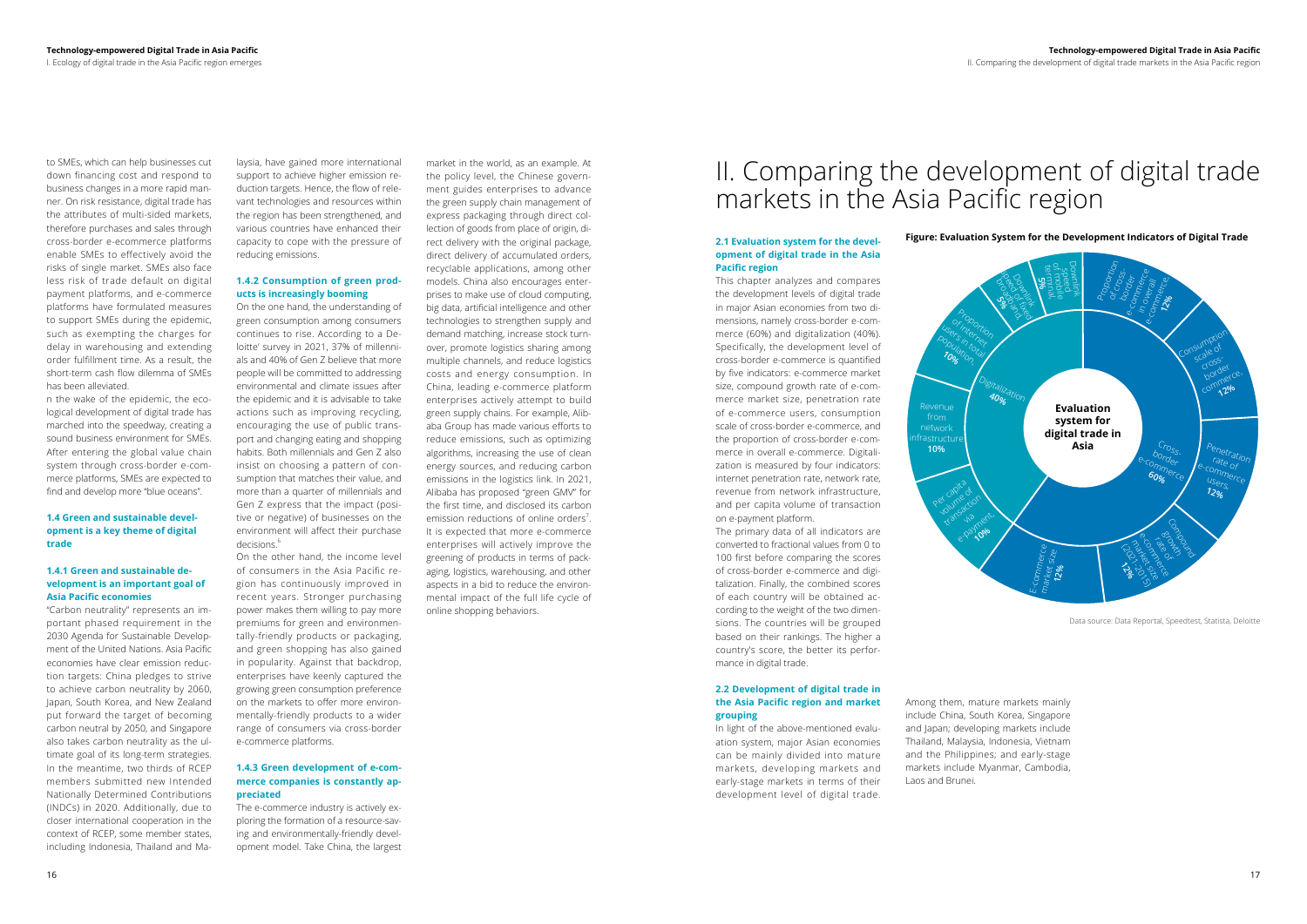II. Comparing the development of digital trade markets in the Asia Pacific region

**Mature markets**  $\sqrt{3}$ 

 $\sqrt{3}$ 

 $\sqrt{3}$ 

II. Comparing the development of digital trade markets in the Asia Pacific region

In terms of the development of cross-border e-commerce, China especially boasts outstanding advantages due to its huge e-commerce scale. In spite of its small overall market size, cross-border e-commerce accounts for a relatively high proportion of Singapore's overall e-commerce, while e-commerce markets in Japan and South Korea tend to be more mature, but the proportion of cross-border e-commerce in overall e-commerce is quite low. In the future, along with the greater openness of e-commerce, strong purchasing power of citizens and a solid e-commerce supply chain foundation will effectively promote the continuous growth of digital trade. Mature markets lead in their levels of digitalization. Due to high internet penetration rates in South Korea, China, Japan and Singapore, the advanced informationalized level has laid a solid foundation for the development of e-commerce. Well-grounded internet infrastructure and rapid network speed have also provided unimpeded and efficient facilities and platforms for digital trade. Furthermore, e-payment has been widely applied, and this mode of payment, as the core part of online trade, has directly improved the security and convenience of digital trade.



Data source: Deloitte Note: As China's consumption scale of crossborder e-commerce is much larger than other countries, its dot is downsized for the purpose of overall display effect; as the crossborder e-commerce markets in Myanmar, Cambodia, Laos and Brunei are immature, there are no data on consumption scale of cross-border e-commerce of such countries for the moment. The dots only represent the positions of such countries in the coordinate system

The e-commerce industry of the five developing markets hasn't exhibited any shortcomings in scale and growth. In particular, the e-commerce markets of Malaysia and the Philippines are expected to register the fastest growth in the region, and the penetration rate of cross-border e-commerce in Thailand is relatively high. In light of their limited levels of digitalization and domestic e-commerce scale, the maturity of the five cross-border e-commerce markets is respectable. Going forward, a sound e-commerce foundation in developing markets will unlock considerable consumption potential for regional digital trade under RCEP. Developing markets generally have a certain foundation in digitalization, but their degree of development is limited. Although the five countries possessed certain internet infrastructure and user base, there is still some room for improvement in network rate. The quality improvement of internet infrastructure will raise the efficiency of information exchanges, and unleash the vitality of e-commerce platforms. Nonetheless, an enormous gap remains between developing markets and mature markets in the application of e-payment, which has restricted the development of digital trade. In the future, the collaboration and mutual assistance at the technological level under RCEP are expected to substantially enhance digitalization in developing markets.

#### **Early-stage markets**

Cross-border e-commerce in early-stage markets underperforms the regional average level in the assessment. The size of the four e-commerce markets is underdeveloped, but the e-commerce industry of Myanmar and Laos is expected to enjoy double-digit growth in the future. Given imperfect hardware conditions for the development of cross-border e-commerce business, such as transportation and logistics conditions, there is still some way to go for early-stage markets to build a sound cross-border e-commerce industry. Early-stage markets have a relatively low overall level of digitalization, and generally have no sophisticated infrastructure and platforms in place for the development of the digital industry (but Brunei takes the lead in internet penetration rate in Asia). In addition, their per capita e-payment transaction scale is extremely small, and their online payment environment is less developed.

#### **Figure: Comparison of Three Types of Markets in Terms of Development of Cross-border E-commerce and Digitalization**



#### **Figure: Overall Score among Major Asian Economies in Terms of Development of Digital Trade**

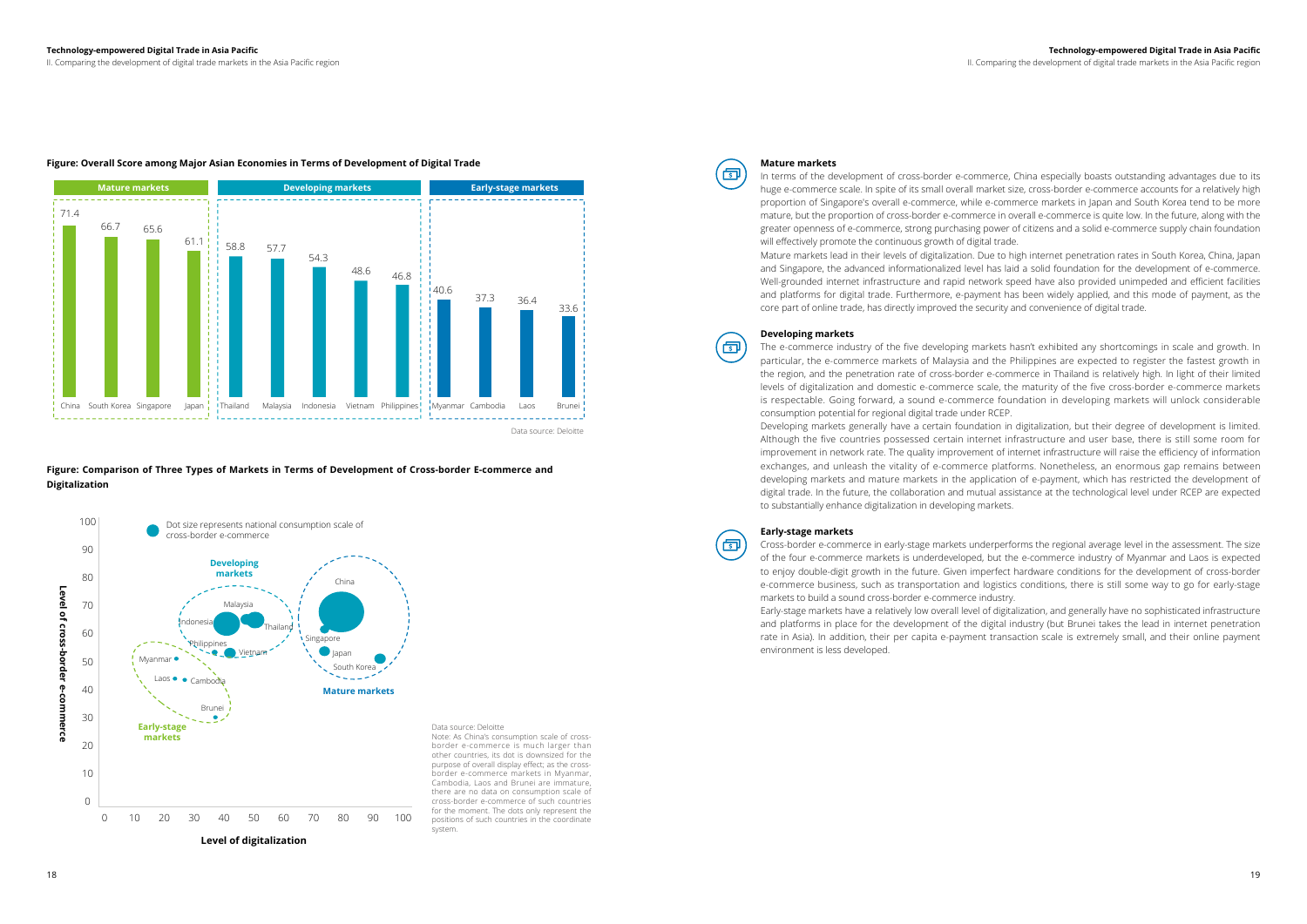

Data source: Ministry of Trade and Industry (MTI) of Singapore<sup>8</sup>, Statista<sup>9</sup>, Deloitte

**Figure: Annual GMV and Predication of the E-commerce Market in Singapore from 2020 to 2025 (US\$/Billion)**

#### **3.1 Singapore, as an international financial and maritime center, connects Southeast Asia**

**Being a highly internationalized financial and maritime center renders Singapore important in**  Asia and in the world. Despite its small geographical area, Singapore still serves as Southeast Asia's financial center, international intermediary trade station and aviation hub. Singapore is not only the largest foreign exchange market in the Asia Pacific region, but also the third largest in the world. With more than 200 banks, it is the fourth largest international financial center after New York, London and the Hong Kong SAR. In 2020, Singapore recorded US\$58,900 in per capita GDP, ranking sixth in the world and first in Asia. Singapore's powerful economy should not be neglected, as it is home to the Asia Pacific headquarters of many Fortune Global 500 companies.

The logistics industry of Singapore has always performed strongly. Singapore's

#### **3.2 China's platform-based development drives cross-border trade**

**China's developed levels of digitalization lays a solid foundation for the high-speed development**  of **e-commerce trade.** As the world's second largest digital economy just behind the US, China has seen digital economy turning into an important driver of economic growth. In 2020, the digital economy in China grew more than three times as fast as its GDP. In the same year, the General Administration of Customs of China issued the Announcement on Expanding the Scope of the Pilot Program of Supervision over Business-to-Business Export in Cross-border E-commerce, further promoting the large-scale development of B2B cross-border e-commerce, and effectively filling the demand gap of overseas markets. Meanwhile, given the steady increase of investments in cloud platforms and the ever-accelerating construction of digital platform infrastructure in 2016-2021, enterprises have strengthened penetration in cross-border service ecosystem, and built digital trade platforms based on ecological matching of supply and demand resources, in an effort to support the ever-expanding cross-border B2B market.

Meanwhile, China leads the world in the development of 5G, and the high-quality network construction builds an efficient and convenient communication bridge for e-commerce users. Moreover, China's e-payment system has seen rapid development. In 2020, China registered US\$424.59 trillion and US\$2,086 in the amount of e-payment and per capita volume of transactions via e-payments respectively<sup>10</sup>, ranking second among RCEP member states after South Korea. As the core part of digital trade, e-payments has a pro-

found impact on the overall security and convenience of digital trade. In China, cost-effective infrastructure, combined with favourable national policies and increasingly optimized trade regulatory environment, have paved the way for the development of China's cross-border e-commerce trade<sup>11</sup>. **Cross-border e-commerce has entered a mature stage with huge development potential.** The market size of cross-border e-commerce in China has reached US\$1,542.5 billion<sup>12</sup>,

logistics performance index (LPI) among the global top ten and the country has convenient services in highway, railway, maritime transport, and air transport. As an island state covering a national territorial area of 641 square kilometers, Singapore has become the largest transshipment center in the world by establishing a booming marine ecosystem. 20 of the world's top 25 large logistics companies have set up their regional/global headquarters in Singapore, and Singapore also boasts worldclass logistics infrastructure with global connectivity, thus attracting a large number of manufacturers and unicorn companies to set up operation bases there.

**The Singaporean government actively promotes global digital trade.** Singapore established rules on digital trade and economic cooperation on digital trade with multiple countries with the release of the Digital Economy Agreement (DEA) as it seeks to establish a digital trade framework in Asia and

even the whole world. The digital trade cooperation framework built on the DEA enables Singaporean companies to connect with their overseas partners in digital trade more seamlessly, thus ultimately cutting down operational cost, increasing business processing efficiency, and making it easier for them to get access to overseas markets. At the same time, Singapore gives top priority to six aspects in the development of the DEA, namely artificial intelligence, Cross-Border Privacy Rules (CBPRs) of APEC, data innovation, Data Protection Trustmark (DPTM) certification, national electronic invoicing network, and digital transformation of SMEs, as a way to actively push forward the transformation of domestic companies. Currently, Singapore has signed relevant digital trade deals with many countries, including Chile, New Zealand, Australia, South Korea and the UK.

**Singapore serves as the hub of headquarters for cross-border e-commerce platforms in Southeast Asia.** Thanks to the forward-looking planning and deployment by the government in digital economy ecology, Singapore has evolved into a highly developed internet market. Blessed with numerous advantages, Singapore is a popular destination for the e-commerce industry. Lots of unicorn companies in Southeast Asia have set up their headquarters in Singapore, including the cross-border platforms Shopee and Lazada, two giants in the e-commerce industry. In addition, the integrated e-commerce platforms headquartered in Singapore also include: Qoo10 (a local brand), Amazon Singapore, Ezbuy and Carousell; the vertical e-commerce platforms include: Zalora (fashion), Sephora Singapore (beauty makeup), HipVan (home decoration), Redmart (fresh food), Shopback (group purchase) and Pupsik (infant and mother).

## III. Analysis of key countries in the Asia Pacific market

It is predicted that the e-commerce market size of Singapore will double in 2025 compared with 2020, with its gross merchandise volume (GMV) amounting to US\$8 billion.

### **Figure: Market Size of Cross-border E-commerce in China in 2020**



0

 $\overline{2}$ 



Source: General Administration of Customs of China, Statista, Deloitte

surpassing all other RCEP member states.

**• B2B e-commerce for cross-border trade takes a dominant position in China.** In 2020, the B2B market for cross-border e-commerce in China accounted for about 72.8% of the entire cross-border e-commerce market. Specifically, cross-border imports occupied 28.9% and cross-border exports occupied about 71.1%, with the US, Japan and Vietnam as its top three export markets. It is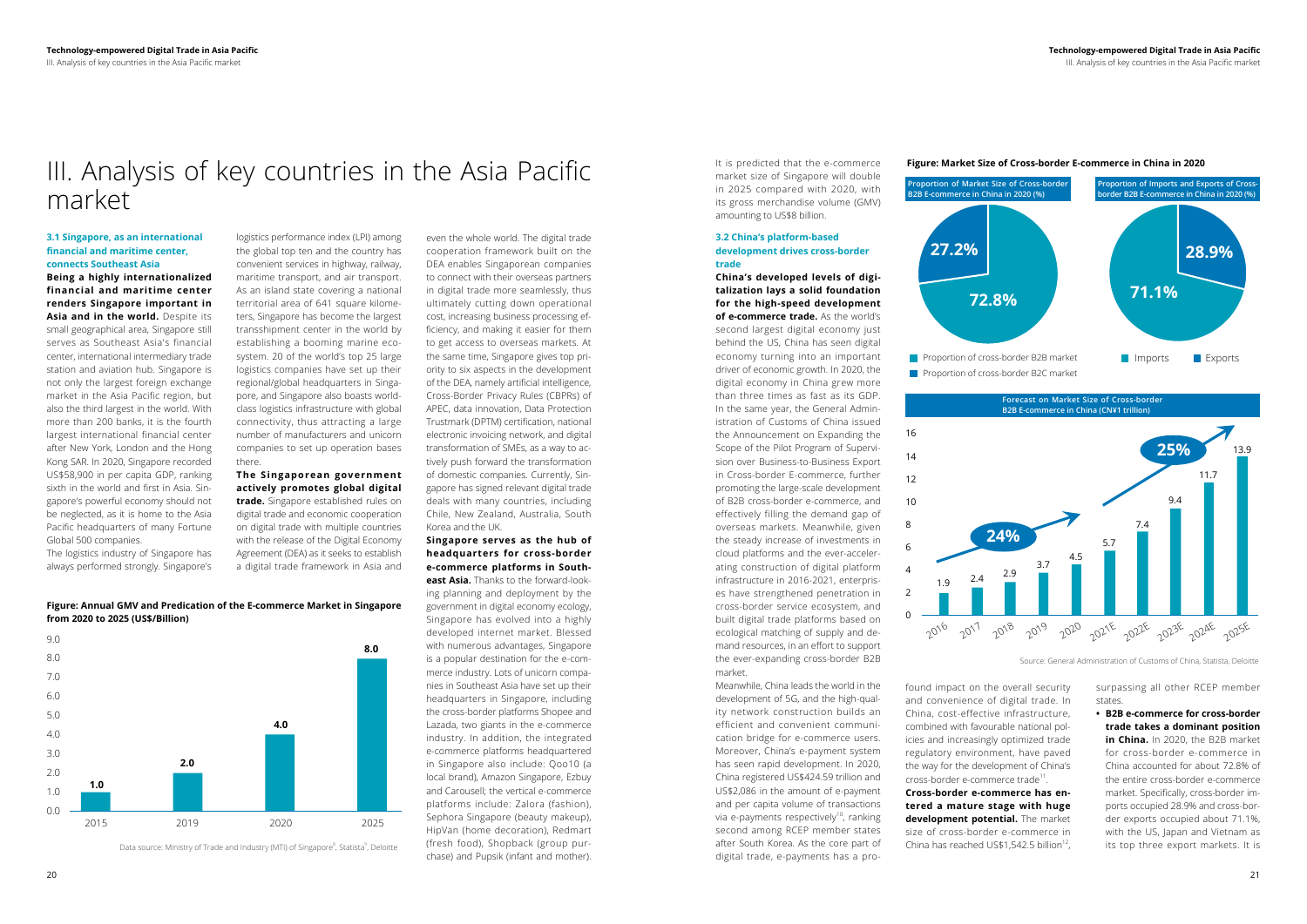expected that the cross-border B2B market size of China will grow to US\$2.2 trillion with a compound annual growth rate of 25%.

**• North America and Europe are the largest export destinations for Chinese cross-border e-commerce.** North America and Europe together account for 62.5% of China's cross-border exports, while Japan and South Korea combined account for 27.9%, and Southeast Asia accounting for 34.1%, which have become a new growth pole for China's cross-border export. However, the proportion of China's export to Africa, Latin America and Middle East is less than 20%, so there is still much more room for growth in the future.

#### **Figure: Export Turnover of Cross-border E-commerce in South Korea and its Top Five Importing States**

Source: Statista, Deloitte

#### **3.3 South Korea strategically turbocharges its cross-border e-commerce**

**South Korea is world-leading in terms of infrastructure digitization and boasts excellent conditions for e-commerce.** South Korea takes a leading position in digitalization among RCEP member states with the highest internet penetration rate (96.16%) in the region. Efficient and sophisticated digital infrastructure in South Korea can be mainly attributed to the support of the government for digitalization construction. The South Korean government has taken the lead in the transformation of digital government, and upgrades in the construction of a superior network has been a national strategy. It remains devoted to a tenyear national broadband construction from 1995, making use of powerful digital technologies to build e-government platforms for the public, and publicizing the practices to the whole

#### **3.4 Japan's strong logistics technologies underpin the cross-border trade**

country $^{13}$ . At present, broadband internet rates, both at the mobile terminal and the fixed terminal in South Korea, have touched the world's leading level. In the meantime, in order to continue to maintain its leading position, South Korea invested 9.5 billion to facilitate the commercialization of 5G mobile communication in 2020. The perfect internet environment enables the development of e-payments. According to Statista's projections, South Korea will record US\$143.9 billion and US\$2,784 in total volume of transactions via digital payments and in per capita volume of transactions via e-payment respectively in 2021. Its total transaction value is also expected to grow at a rate of 8.17% between 2021 and 202514. The sophisticated infrastructure has provided excellent conditions for the development of digital trade in South Korea. **South Korea promotes the development of cross-border e-commerce industry from the perspective of** 

**Although Japan's digital economy infrastructure is complete, the development of its e-payment industry lags behind other countries.**  Thanks to a series of strategies established in the early stage such as the Strategy of Constructing Nation via IT, Japan actively promotes the construction of domestic information infrastructure and the development of the digital economy. In 2021, the internet penetration rate of Japan reached 93%<sup>15</sup>, and the cost effectiveness of its early infrastructure construction has reached US\$10.1 billion<sup>16</sup>, ranking just behind China. The high cost effectiveness of its network construction improves the competitiveness of Japan's e-commerce market. However, its internet quality has gradually become backward as the infrastructure was constructed a long time ago, and it ranks last among mature markets in terms of internet speed. Meanwhile, as Japan has a severe aging problem and its senior citizens prefer physical capital, its e-payment industry has developed slowly. In 2021, it is expected that e-wallets as a

February 2020, representing an increase of 36.7% year on year, and the total import and export volume of cross-border e-commerce in Q1 2020 increased by 34.1% year on **vear** 

**national strategy.** In the develop-

ment of cross-border e-commerce, the South Korean government actively participates in the discussions on e-commerce among multilateral organizations (such as OECD, APEC and ASEM), and reinforces cooperation with the countries where the e-commerce industry is prosperous (such as the US, China, the UK, Germany and Singapore). The South Korean government also launched the eAMP plan, which aims to connect overseas businesses and build a global business network by using e-commerce infrastructure and mature business models, thus making South Korea the network center for cross-border trade among Asian countries. Exporting electronic trading systems and electronic trading solutions to overseas markets is one of the important outcomes in the development of cross-border e-commerce.



mode of payment only make up 7% of market share<sup>17</sup>, and that its per capita volume of transactions via e-payment (US\$1,773) is lower than that of other mature markets<sup>18</sup> **Cross-border e-commerce in Japan is still not open enough.** That most Japanese consumers are not proficient in a second language has led to a language barrier for cross-border e-commerce. The interfacing with third-party platforms also renders consumers less willing to make cross-border purchases. As a result, the consumption scale of cross-border e-commerce in Japan fails to develop smoothly. **Cutting-edge logistics technologies** 

**in Japan provide strong support for cross-border electronic trade.**  In addition to advanced information technology and other infrastructure in the early stages, Japan also relies on its effective management of cross-border logistics, and its efficient logistics information systems provide strong support for digital trade inside and outside of Japan. Logistics costs in Japan only occupied 5.38% of its sales volume in 202019.

**Japan is committed to building a** 

**zero-carbon society to promote the green development of its economy.** Recently, the Ministry of Economy, Trade and Industry of Japan released the Green Growth Strategy, setting a target to achieve carbon neutrality by 2050 and building a zero-carbon society<sup>20</sup>. Japan adheres to the development of green industries to drive the continuous progress of the economy. As a mature market, Japan encourages the development of offshore wind power, hydrogen fuel, hydrogen energy and other efficient clean energy industries, as well as the utilization of carbon recovery and other technologies to reduce carbon emissions. At present, Japan has great ascendancy in advancing green digital trade as its carbon dioxide emissions per unit of GDP are only 0.18kg, much lower than that of other RCEP member states. Meanwhile, Japan formulates and responds to environmental protection standards in trade based on strict principles, and takes part in the signing of multiple environmental protection agreements such as on ozone layer protection so as to actively boost the green economy in regional trade.



**• Under the shadow of COVID-19, Chinese cross-border B2C e-commerce defies adverse trends.**  Impacted by the pandemic, the traditional B2B market is gloomy. In order to fill the consumption gap, cross-border B2C e-commerce goes against this adverse trend. As China possesses the most complete manufacturing industrial chains in the world and overseas markets are highly dependent on Chinese products, B2C cross-border e-commerce unleashes tremendous development potential. According to the data from the General Administration of Customs of China, the import and export volume of cross-border e-commerce retail in China stood at US\$2.72 billion from January to

**• Geographically, cross-border e-commerce sellers in China's exports are mainly concentrated in the Yangtze River Delta and the Pearl River Delta.** Guangdong Province, Zhejiang Province and Jiangsu Province have the most cross-border e-commerce sellers, each accounting for 10% of sellers across the country. In the future, the development potential of cross-border e-commerce in the central and western regions will be gradually unleashed, where the size of seller groups will keep growing.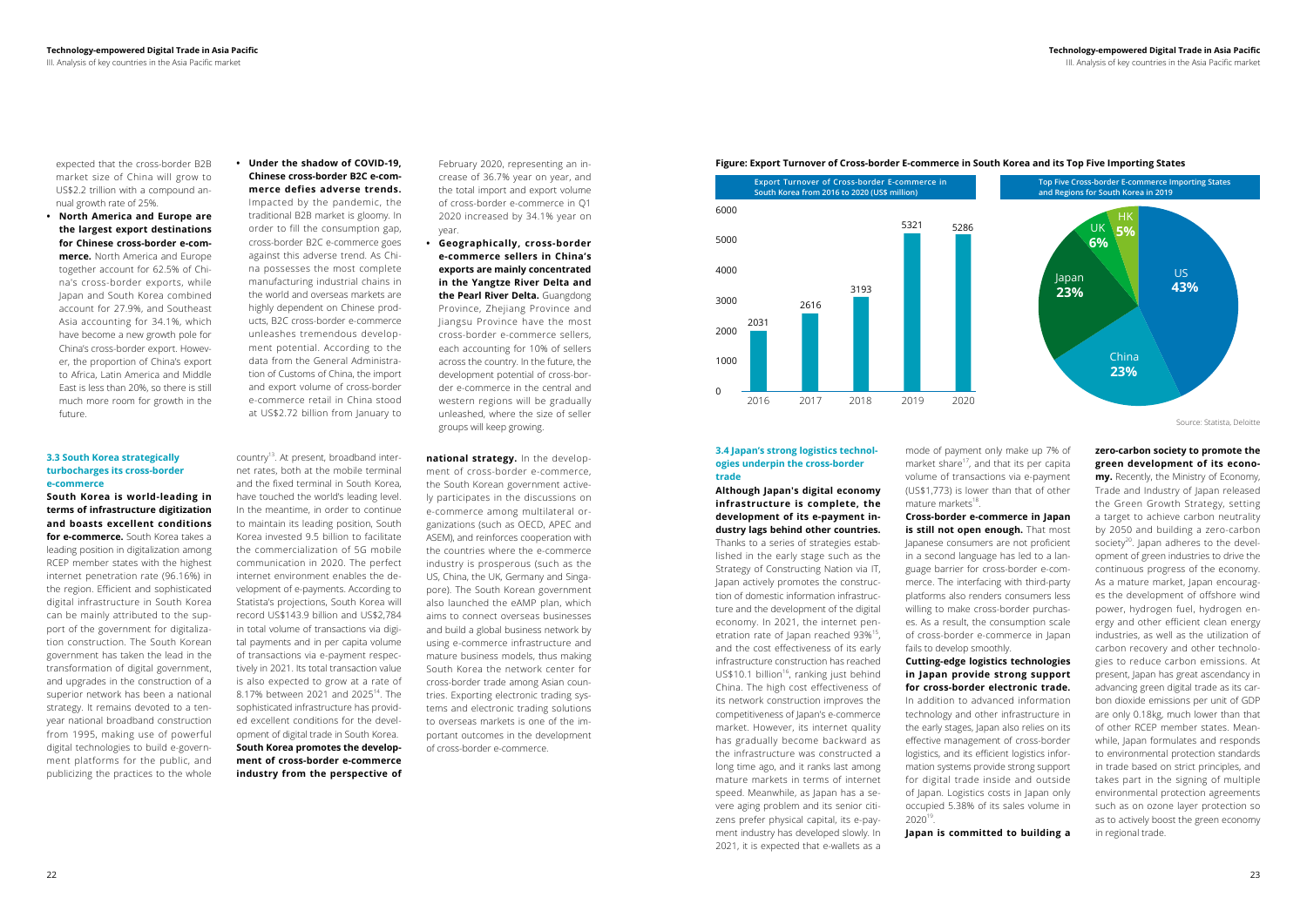

#### **Figure: Market Size and Growth Rate of Cross-border E-commerce in Japan**



#### **3.5 Malaysia's continuous digitalization penetration drives growth in cross-border trade**

**The e-commerce market in Malaysia witnesses the fastest growth but the scale of cross-border consumption requires further improvement.** The e-commerce market in Malaysia has developed rapidly over recent years. In 2021, the total size of the e-commerce market in Malaysia achieved 61.4% of the e-commerce market size in China, totalling US\$6.297 billion and ranking third among developing markets only after Indonesia and Thailand. The compound growth rate of its e-commerce market size is expected to reach up to 14.84% between 2021 and  $2025^{21}$ , ranking first among RCEP member states. This indicates that the e-commerce market in Malaysia has remarkable development prospects. However, the current penetration rate of online e-commerce is relatively low in Malaysia, reaching 44% in  $2021^{22}$ , and the increase in penetration rate has stabilized at around 4% in recent years. Along with improvements to internet infrastructure and the increase in penetration rate of network users, e-commerce users are expected to increase accordingly. Nevertheless, under the impact of many factors, including cross-border logistics infrastructure and technical operations, Malaysia's cross-border consumption scale is not optimistic, only reaching US\$3.52 billion<sup>23</sup>. This only accounts for 42% of the market size of the internet economy in Malaysia $^{24}$ , which is much lower than that of mature markets among RCEP members.

**The concept of green development promotes sustainable development. The Malaysian government actively advances ESG concepts, supports green and sustainable development, and advocates the utilization of efficient energy to stimulate the development of renewable energy. In addition, the government has issued multiple bills including the National Energy** 



**Efficiency Action Plan to provide a comprehensive legal framework for energy demand and development25. As a result, Malaysia's environmental quality is excellent with the average concentration of PM2.5 in the air being only 16.04μg/ m3 .** 

However, carbon dioxide emissions per unit of GDP are still at a high level (0.63 kg per unit of GDP), where traditional industry forms the pillar of Malaysia's Source: Grandview Research, Deloitte

economy. In this way, it is urgent for Malaysia to drive the development of digital trade and promote industrial transformation and upgrading. Additionally, Malaysia has lower requirements for environmental protection standards in trade compared with China. According to Deloitte's statistics, the environmental protection standards for trade in Malaysia (including the signing of the International Tropical Timber Agreement and the signing of the Vien-

#### **Figure: Average Concentration of PM2.5 in a Cubic Meter of Air (μg)**

#### **3.6 Indonesia's demographic dividend keeps unleashing market potential**

### **The scale of e-commerce in Indonesia is huge with tremendous potential in cross-border e-commerce.**  The total size of Indonesia's e-com-

merce market reached US\$43.351 billion in 2021 compared with the e-commerce market size in China, ranking just behind South Korea as the third largest in RCEP. The compound growth rate of e-commerce market size is expected to register 10.2% between 2021 and 2025, so the e-commerce market in Indonesia is considered to have tremendous potential. Meanwhile, the proportion of cross-border e-commerce consumption scale in Indonesia is at a relatively high level among developing markets. The consumption scale of cross-border e-commerce in Indonesia stands at US\$17.34 billion, ranking just behind China—the mature market—among RCEP member states. Cross-border e-commerce is expected to become an important part of Indo-



**Distribution in Japan from 2020 to 2030 (US\$ million)**

na Convention on Protection of Ozone Layer) only reached 71.4% of China's standards, so the formulation of environmental protection standards in the country remains to be improved.

nesia's economy.

• Social e-commerce is thriving and consumers are fond of trading on social media. The social media landscape in Indonesia is flourishing, and some enterprises have attained great success on Facebook and Instagram. Indonesian consumers are accustomed to dealing with sellers directly though social media or messaging apps (such as LINE and WhatsApp). They are generally indifferent to trading platforms, and so they prefer to search for goods on social media, which is more user-friendly and reliable.

• Indonesian consumers like buying inexpensive products and the average transaction value is low. Indonesian consumers prefer to buy promotional and low-priced products. After the end of a seller's promotion campaign, consumers would proactively search for discounts from other sellers. In order to enhance consumer loyalty, sellers are required to set competitive prices while delivering excellent

shopping experiences and promotional campaigns. According to a survey of iPrice, the average transaction value of Indonesian online shoppers is US\$36, much lower than that of Malaysia (US\$54) and Singapore (US\$91).

- Logistics represents the most daunting challenge faced by Indonesian cross-border e-commerce. Indonesia is home to 17,000 islands covering an area larger than the EU, and logistics costs account for about a quarter of Indonesia's GDP. However, e-commerce retailers are trying to surmount the difficulties faster than expected amid increasing adoption of smartphones.
- Users prefer e-commerce platforms in local language. Language experience will greatly affect consumer shopping experience, and the Indonesian consumers on the whole network express that they would rather see local languages or native languages on the interface of e-commerce shopping platforms.

Source: The World Bank, Deloitte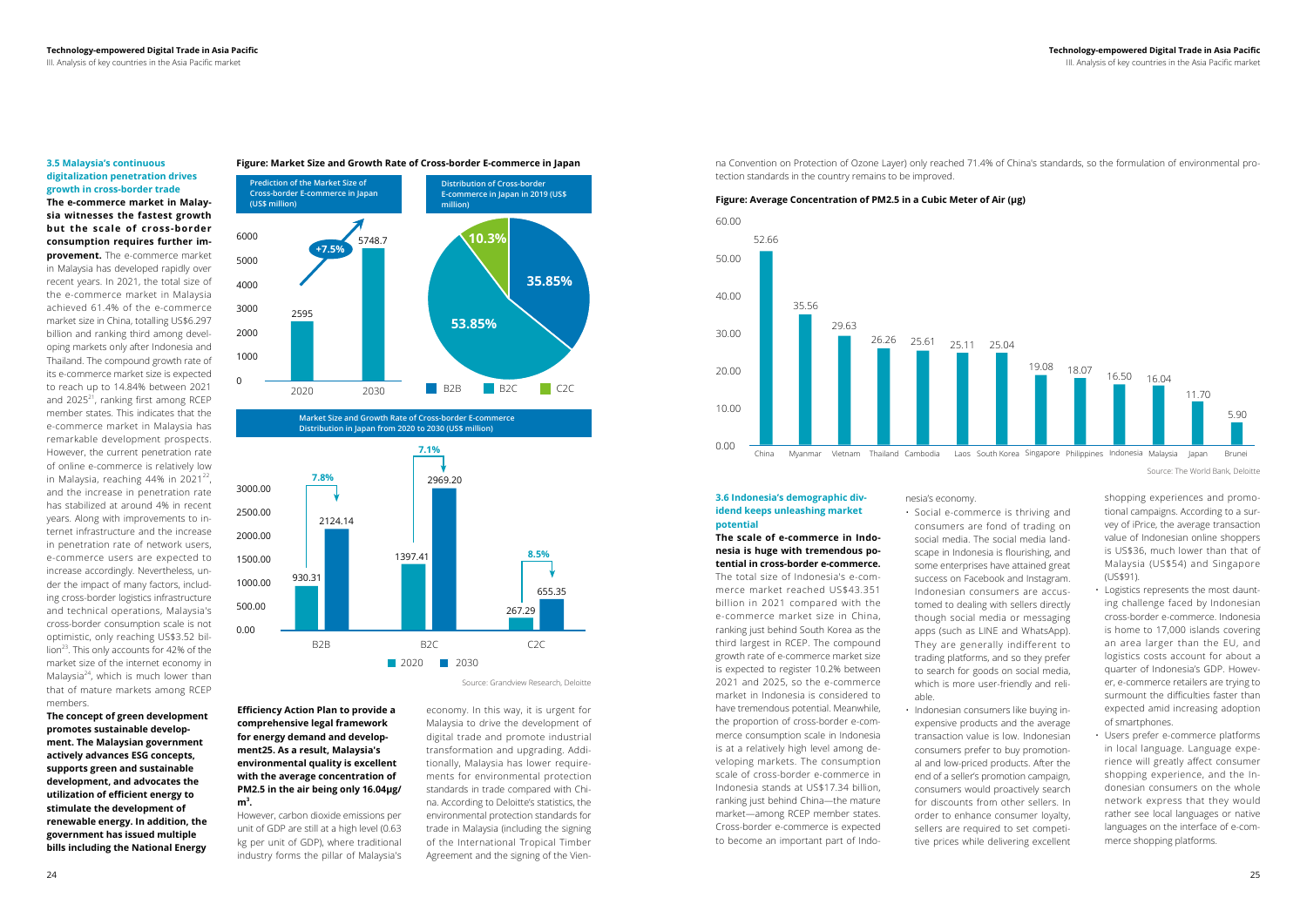III. Analysis of key countries in the Asia Pacific market

III. Analysis of key countries in the Asia Pacific market

### **Figure: Statistical Overview of the Number of Internet Users in Ten ASEAN Member States from 2020 to January 2021 (millions)**

**Figure: Per Capita Volume of Transactions via E-payment (US\$)**

2784 3000

Source: Datareportal, Deloitte

Source: Statista, Deloitte

#### **3.7 E-payment rate in the**

**Philippines constrains online trade E-commerce in the Philippines has huge growth potential, but the e-payment industry is poorly developed.** The Philippines is a country of thousands of islands, therefore its unfavorable geographical conditions makes it extremely difficult to build the internet, which further leads to sluggish development of internet construction in the country. Network users only account for 67% of its total population. The complicated geographical pattern has a significant negative impact on the network penetration rate and network speed in the Philippines.





The e-commerce market in the Philippines is in an initial stage of rapid development. Although the current e-commerce market size only amounts to US\$5.089 billion, its compound growth rate is expected to reach up to 14.64% between 2021 and 2025, ranking just behind Malaysia among RCEP members. The e-commerce market in the Philippines has enormous potential, so the country has become a hot spot for quite a few international investments<sup>26</sup>. However, impacted by the internet, e-wallet and other digital technologies, the penetration rate of e-commerce users is not high, only accounting for 39% of the total population.

Despite the fact that digital payments present an uptrend due to the pandemic and relevant national policies, the penetration rate of e-payments is not high in the Philippines on the whole. The per capita volume of transactions via e-payment in 2021 is only US\$13927. Generally speaking, Filipinos rarely use bank accounts, they are accustomed to using cash in transactions and they are worried about the security of e-payments, thereby leading to slow development of e-payment industry. At the same time, sluggish progress in digital infrastructure and other areas further impedes the e-commerce development of the Philippines.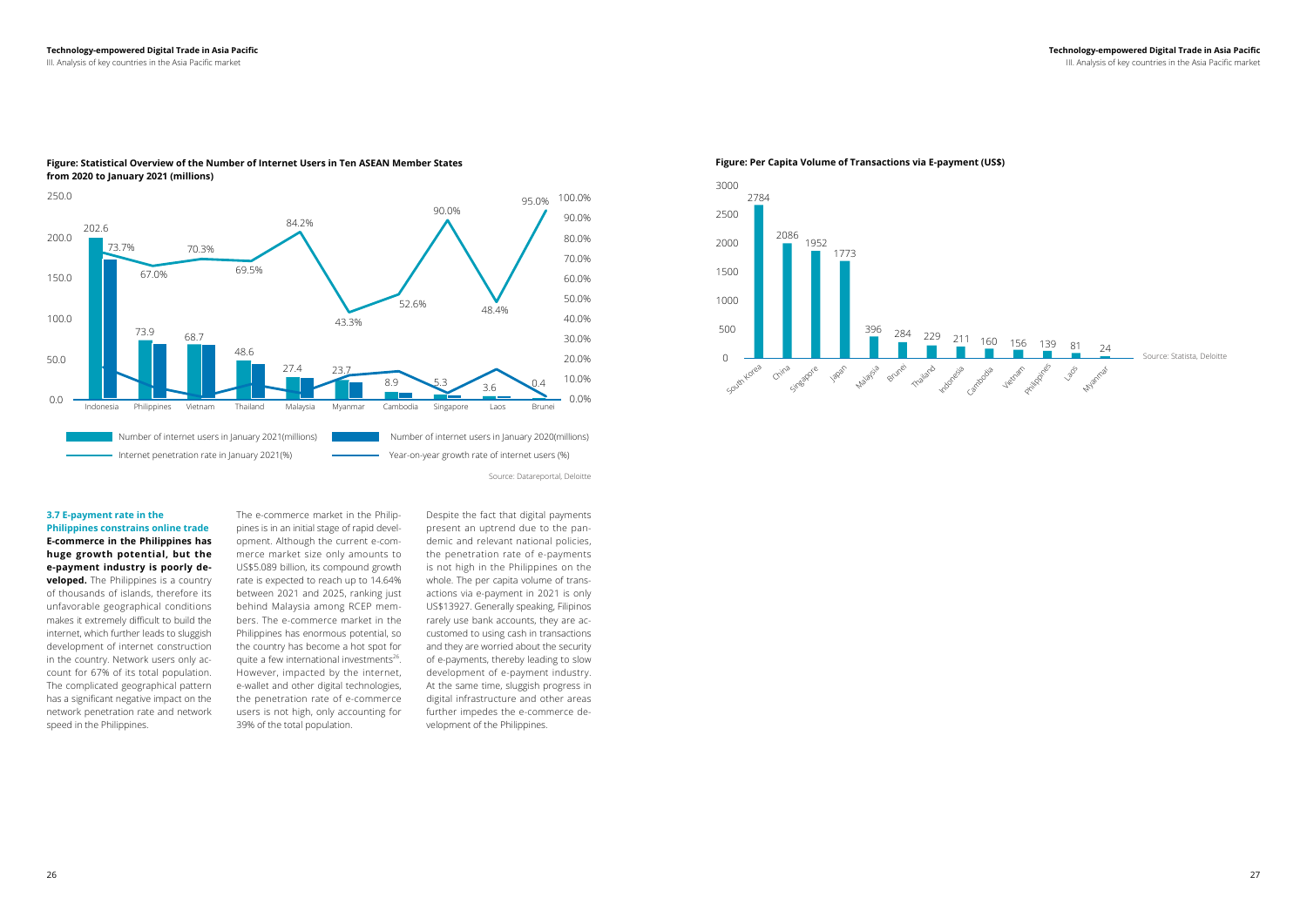Note: Mature markets: China, Singapore, South Korea, Japan Developing markets: Indonesia, Malaysia, the Philippines, Thailand, Vietnam

#### **4.1 Small businesses account for more than 85% of cross-border e-commerce**

The cross-border e-commerce market in the Asia Pacific region is mainly composed of small businesses with fewer than 100 employees (over 85%). In developing markets, large businesses only account for 5% of market size, slightly greater than the proportion of large businesses in mature markets (2%). The enterprises with income less than US\$1 million account for 62.5% in developing markets, about 10 percentage points higher than that of mature markets (52%).

#### **4.2 "Cross-border home-bound economy" comes into prominence with 3C electronic products emerging as an export mainstay**

**" C r o s s - b o r d e r h o m e - b o u n d economy" comes into prominence**  with 3C electronic products **emerging as an export mainstay.**  As the pandemic impedes normal life and social contact, the demand for online equipment has been surging, resulting in increased cross-border trade of 3C electronic products. From the perspective of sales of crossborder e-commerce enterprises in the Asia Pacific region, 3C products still rank among top three on the sales list of most countries. Specifically, the proportion of cross-border e-commerce in the 3C industry reached 52.6% in the Philippines.



From the perspective of China's sales data, 3C products no longer have a significant edge and businesses dealings in furniture and home supplies

- 
- Beauty makeups
- Petty commodities and handicrafts
- Others
- Computers and communication and consumer

In July 2021, Deloitte conducted a survey on cross-border e-commerce enterprises in multiple Asia Pacific nations, including China, Singapore, South Korea, Japan, Indonesia, Malaysia, the Philippines, Thailand and Vietnam, collecting 600 questionnaires and summarizing ten findings around the dynamics of cross-border e-commerce in the Asia Pacific region.



## IV. Ten findings of the cross-border e-commerce dynamics in the Asia Pacific region

#### **Figure: Top Three Cross-border Sales Fields of Various Countries**

|                                                                                                                                        | <b>China</b>                                                                                              | <b>Singapore</b>                                                                                                                 |                          |                                                                                                                                  | <b>South Korea</b>                       |                                                                                                                                    | <b>Japan</b>                                                                                                   |                |
|----------------------------------------------------------------------------------------------------------------------------------------|-----------------------------------------------------------------------------------------------------------|----------------------------------------------------------------------------------------------------------------------------------|--------------------------|----------------------------------------------------------------------------------------------------------------------------------|------------------------------------------|------------------------------------------------------------------------------------------------------------------------------------|----------------------------------------------------------------------------------------------------------------|----------------|
| doors<br>electronics                                                                                                                   | · Furniture and<br>home supplies<br>· Sports and out-<br>· Computers and<br>communication<br>and consumer | · Sports and out-<br>doors<br>. Computers and<br>communication<br>and consumer<br>electronics<br>. Clothing and ac-<br>cessories |                          | · Beauty makeups<br>· Petty commod-<br>ities and handi-<br>crafts<br>· Others                                                    |                                          | $\cdot$ Others<br>. Computers and<br>communication<br>and consumer<br>electronics<br>· Petty commod-<br>ities and handi-<br>crafts |                                                                                                                |                |
| <b>Indonesia</b><br>· Clothing and ac-<br>cessories<br>. Computers and<br>communication<br>and consumer<br>electronics<br>• Auto parts | electronics<br>cessories<br>home supplies                                                                 | <b>Malaysia</b><br>. Computers and<br>communication<br>and consumer<br>. Clothing and ac-<br>· Furniture and                     | electronics<br>cessories | <b>Philippines</b><br>. Computers and<br>communication<br>and consumer<br>. Clothing and ac-<br>· Furniture and<br>home supplies | electronics<br>• Others<br>public health | <b>Thailand</b><br>. Computers and<br>communication<br>and consumer<br>• Medical care and                                          | $\cdot$ Clothing and<br>cessories<br>· Medical care<br>public health<br>· Petty comm<br>ities and ha<br>crafts | <b>Vietnam</b> |

- Computers and communication and consumer electronics
- Others
- Medical care and public health

- Clothing and accessories
- Medical care and public health
- Petty commodities and handicrafts

#### **South Korea Japan**

#### **4.3 Mature markets favor Europe and America, while developing markets focus on Southeast Asia**

North America and Europe are the largest import and export destinations for cross-border e-commerce in mature markets in the Asia Pacific region, with Amazon and eBay being more popular. Furthermore, as an increasing

number of businesses are eager to build brands and engage customers directly by virtue of mature market operations, self-built platforms are the perfect way to learn about users' psychology and feedback and thus guide product R&D and operations. The e-commerce import and export destinations of developing markets

are mainly concentrated in Southeast Asia. As a platform catering to the Southeast Asian market, Lazada serves as an important choice for enterprises to make overseas transactions and is deeply favored by Southeast Asian customers.

take more than half of all business. Beauty makeup products are favored in South Korea, and beauty makeup sales account for 19.3% in the cross-border market. In addition, clothing and accessories products also occupy large market shares in cross-border e-commerce in the Asia Pacific region. These kinds of products dominate nearly 50% of market shares in Indonesia.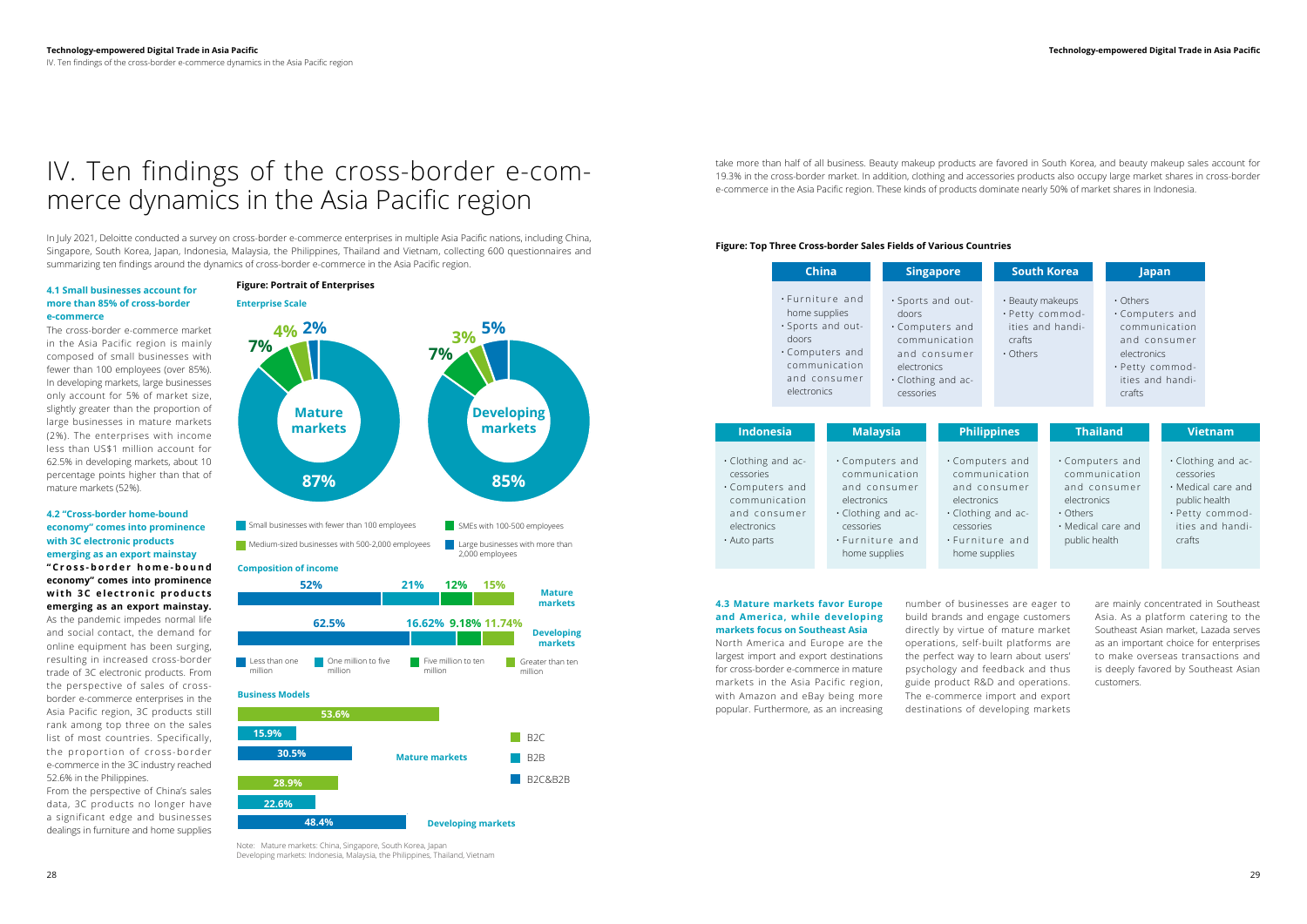#### **Figure: Third-party Platforms Most Favored by Mature Markets**

#### **Figure: Third-party Platforms Most Favored by Developing Markets**





#### **Figure: Three Fastest-growing Markets**

For mature cross-border e-commerce markets, Europe, America and Southeast Asia are the sales regions with rapid growth, while developing cross-border e-commerce markets mainly expand sales in the Asian market. The Southeast Asian market ranks among top three among all sales markets in Asia Pacific countries. Specifically, over 80% of cross-border e-commerce businesses in Indonesia, Malaysia, the Philippines and Vietnam believe that the Southeast Asian market has the fastest growth.



**The main defects of third-party platforms lie in various expenses and fierce competition.** Cross-border e-commerce in the Asia Pacific region mainly faces various expenses and fierce competition from third-party platforms. When a product or brand has less prominent advantages, it will be easily obscured by a great deal of product information or has to pay costly booth fees. Due to a lack of information sharing, the platforms will not share consumers' data with sellers, so it is hard for sellers to improve repurchase rate. More than 25% of cross-border e-commerce enterprises express that sellers can barely enhance the depth of services due to the lack of independent and innovative marketing.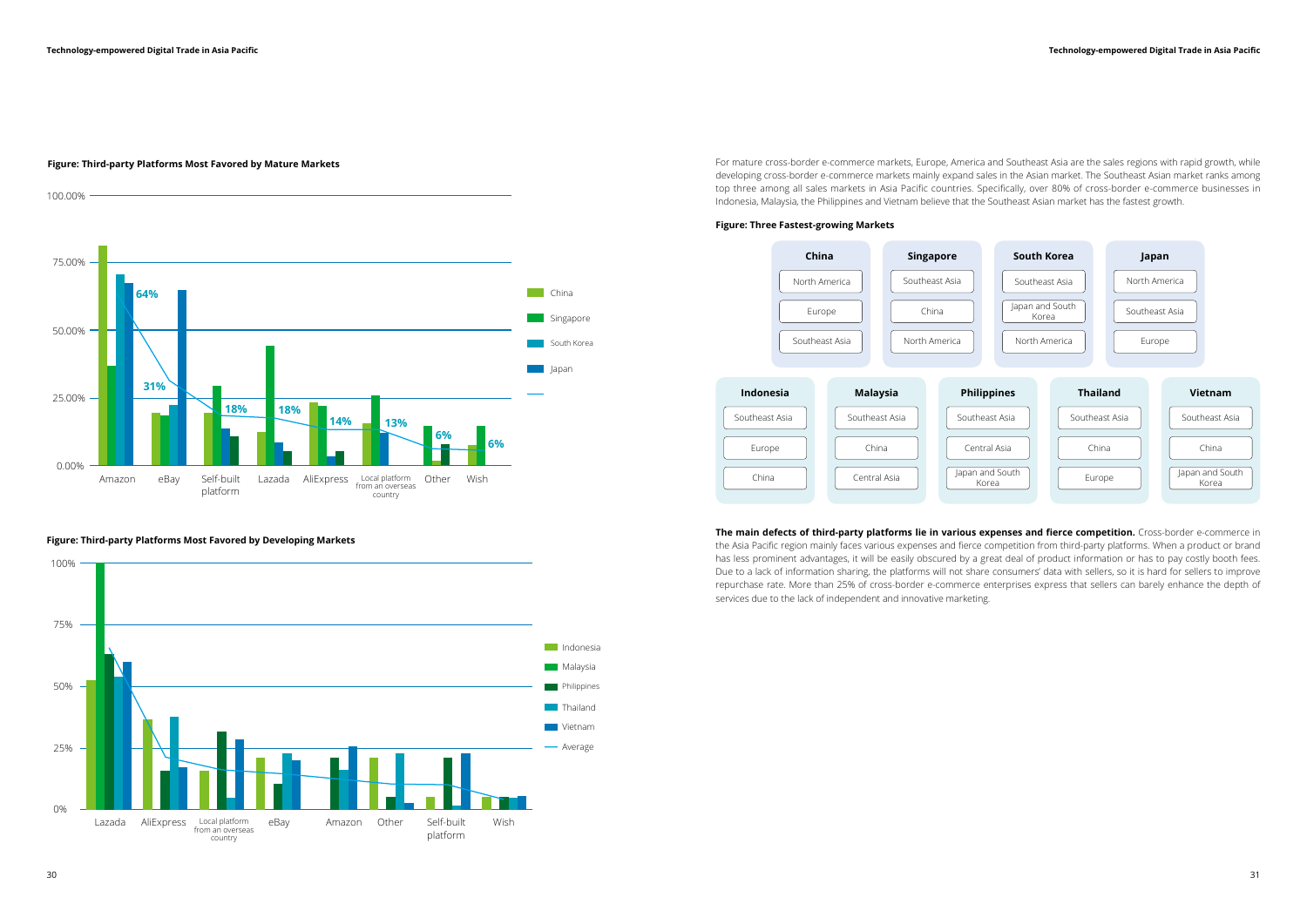#### **Figure: Defects of Third-party Platforms**

In that case, independent websites present noticeable advantages.

- Shaping corporate brands and pinpointing customer traffic: sellers can continuously enhance brand strength through independent websites, and harvest new resources while maintaining regular customers with a view to repeat marketing and cross-selling in the future.
- Achieving data security and value increase: sellers can have 100% of data in their hands, control the security of data, and conduct the secondary development of data so as to constantly dig out the value of such data.
- Avoiding the restrictions of rules and reducing cost: self-operated independent websites provide high autonomy and flexibility, and have cost advantages with lower transaction commissions or annual fees than third-party platforms.



#### **4.4 70% of enterprises hope to establish independent websites**

Independent websites have become a key channel for enterprises to break the business ceiling or expand into new markets, as it attracts the attention of

increasing export sellers. Compared with third-party platforms, cross-border e-commerce with independent website has the advantages of precision and flexibility. 70% of the surveyed enterprises plan to set up independent websites, which are already in place among 33.4% of the surveyed enterprises. **Mature markets are more likely to set up independent websites.**  Cross-border e-commerce has entered the stage of three-dimensional channel

#### **Figure: Intention to Set up Independent Websites in Mature Markets**

independent websites

independent websites

#### **4.5 Payment and sales are the most digitalized links**

#### **Figure: Intention to Set up Independent Websites in Developing Markets Survey on Intentions to Set up Independent Websites**

**Payment and sales are the two major links with the highest penetration rate of digitalization.** The penetration rate of payment digitalization is 55%, and 53% for sales digitalization. Mature markets vigorously adopt digital technologies in terms of payments, sales and logistics, among which the digitalization rate of all links





**Survey on Intentions to Set up Independent Websites**



in Singapore is much higher than the average value. The digitalization degree of production and transaction is relatively high in developing markets. The least digitized part in all links lies in production. The digitalization of production in developing markets is slightly higher than that in mature markets with Vietnam and the Philippines performing very well. Cross-border e-commerce in developing markets performs better

in trading, and Indonesia performs noticeably well with the penetration rate reaching 52.5%. The penetration rate of sales digitization in Malaysia is the highest, standing at 65.7%. The penetration rate of payment digitalization and logistics digitalization in Singapore are the highest, standing at 85.2% and 63%, respectively.

deployment. According to the survey results, among cross-border e-commerce sellers in mature markets, 75% of cross-border e-commerce enterpris-

es have launched or intend to launch independent websites, which is evidently higher than the proportion (69%) in developing markets.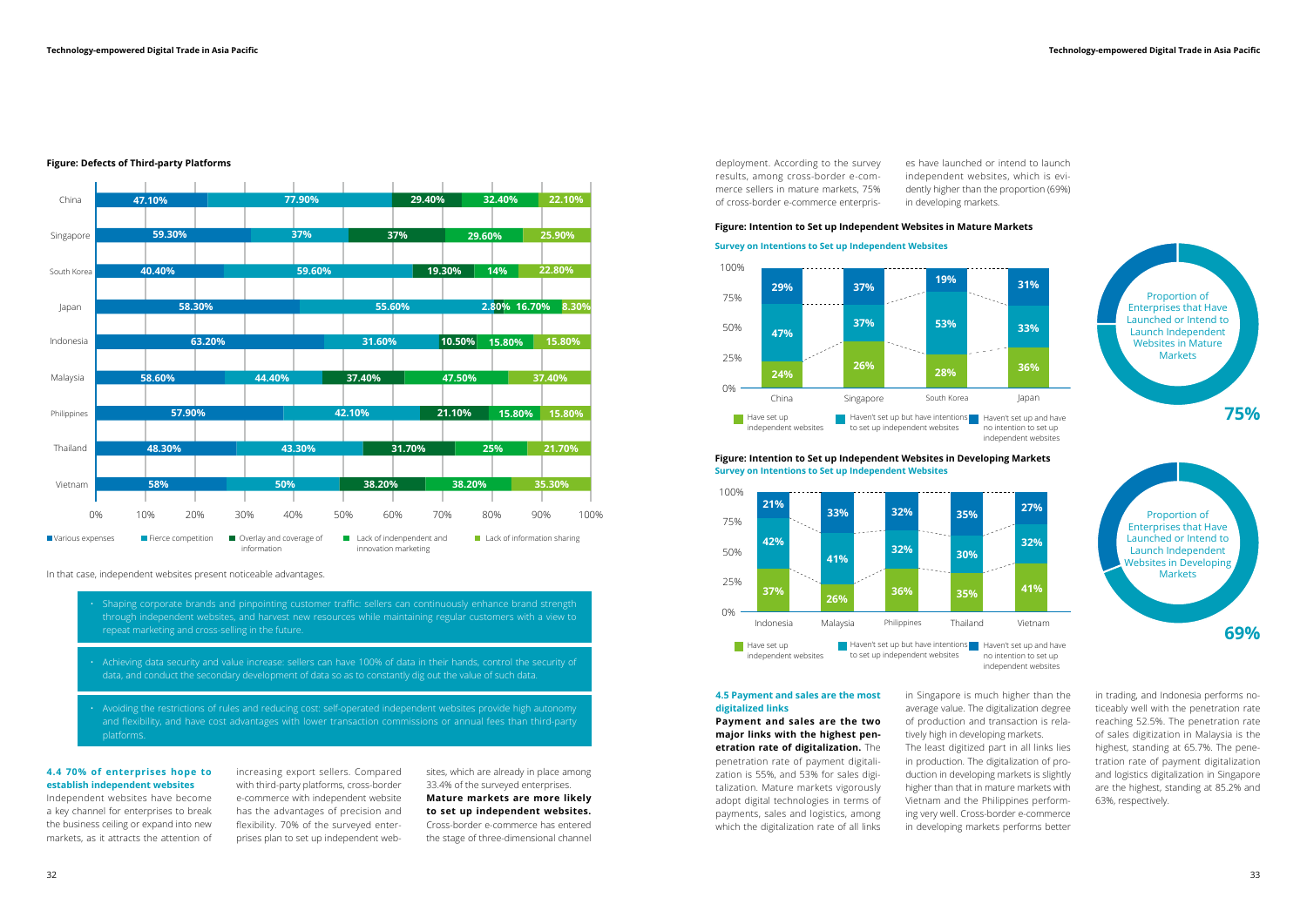#### **Figure: Degree of Digitalization Across all Links of Cross-border E-commerce**

#### **4.6 Instant receipt of funds makes cross-border collection more efficient**

In the aspect of e-payment platforms, WorldFirst has been widely applied in mature markets, occupying a share of above 40% in China, Japan and South



Korea; Paypal has more advantages in developing markets where Southeast Asia predominates.



Founded in London in 2004, WorldFirst is engaged in providing high-quality payment services for global SMEs. Since it joined Ant Group as a wholly-owned

subsidiary in 2019, WorldFirst has continued to cooperate with qualified domestic institutions to provide faster, more convenient and affordable crossborder collection services for crossborder e-commerce sellers and SMEs.

#### **Figure: Most Popular E-payment Platforms**

#### **4.7 High logistics costs are the biggest challenge to cross-border e-commerce**

The stubbornly-high logistics costs in the cross-border e-commerce industry is the largest challenge for cross-border e-commerce enterprises. The second hardest challenge is the difficulty in customs clearance inspections, and the third hardest challenge lies in low awareness of brands, high platform fees and marketing problems. Nearly a third of enterprises are facing these three types of challenges.

#### **Instant receipt of funds makes cross-border collection more effi-**

**cient.** The survey results show that the vast majority of enterprises hold that the rapid and efficient fund reconciliation process of third-party platforms improves the timeliness of cash flow. Cash flow is vital to small multinational enterprises. Instant receipt of funds has reduced the receipt time of funds from the previous "T+7" to the current "seconds", thus promoting industrial development.

Most cross-border e-commerce companies pay attention to lower expenses



and security guarantees. In the meantime, seamless connection to various global commercial platforms is one of the main advantages of online payment platforms. In terms of payment rate, currently the average rate of cross-border payment markets has declined to 0.6%-0.7% from 1%, and payment institutions are trying to grant more concessions to sellers.

In the aspect of security, quite a few payment institutions provide sellers with a more comprehensive and guaranteed payment experience by obtaining licenses and adopting advanced

technologies. In addition, considering that receipt speed of funds used to be a significant inconvenience for many sellers in the past, payment institutions take pertinent measures to provide the services about instant receipt of funds for sellers.

Generally speaking, payment institutions can address the pain points of cross-border sellers by improving payment systems, raising the timeliness of capital flows, realizing seamless connections to various global e-commerce platforms, and providing security guarantees.

|       |       | Rapid and efficient fund<br>reconcilication process improves the<br>timeslines of cash flow      |
|-------|-------|--------------------------------------------------------------------------------------------------|
| 32.4% |       | Lower expense                                                                                    |
| 30.3% |       | Seamless connection to various<br>global e-commerce platforms                                    |
| 29.9% |       | Security guarantee: support and<br>provide technocal guarantee with<br>qualified licenses        |
|       | 20.7% | One -stop purchase and more<br>convenient ordering and paymment<br>processes                     |
|       | 15.4% | Provide other facilitating services,<br>such as "green channel" for setting<br>up shops globally |
|       |       |                                                                                                  |



#### **Figure: Biggest Challenges to Cross-border E-commerce**

Difficulty in customs clearance Low awareness of brands High platform expenses Difficulty in marketing Difficulty in export rebates



Rapidly changing policies

Lack of platform influence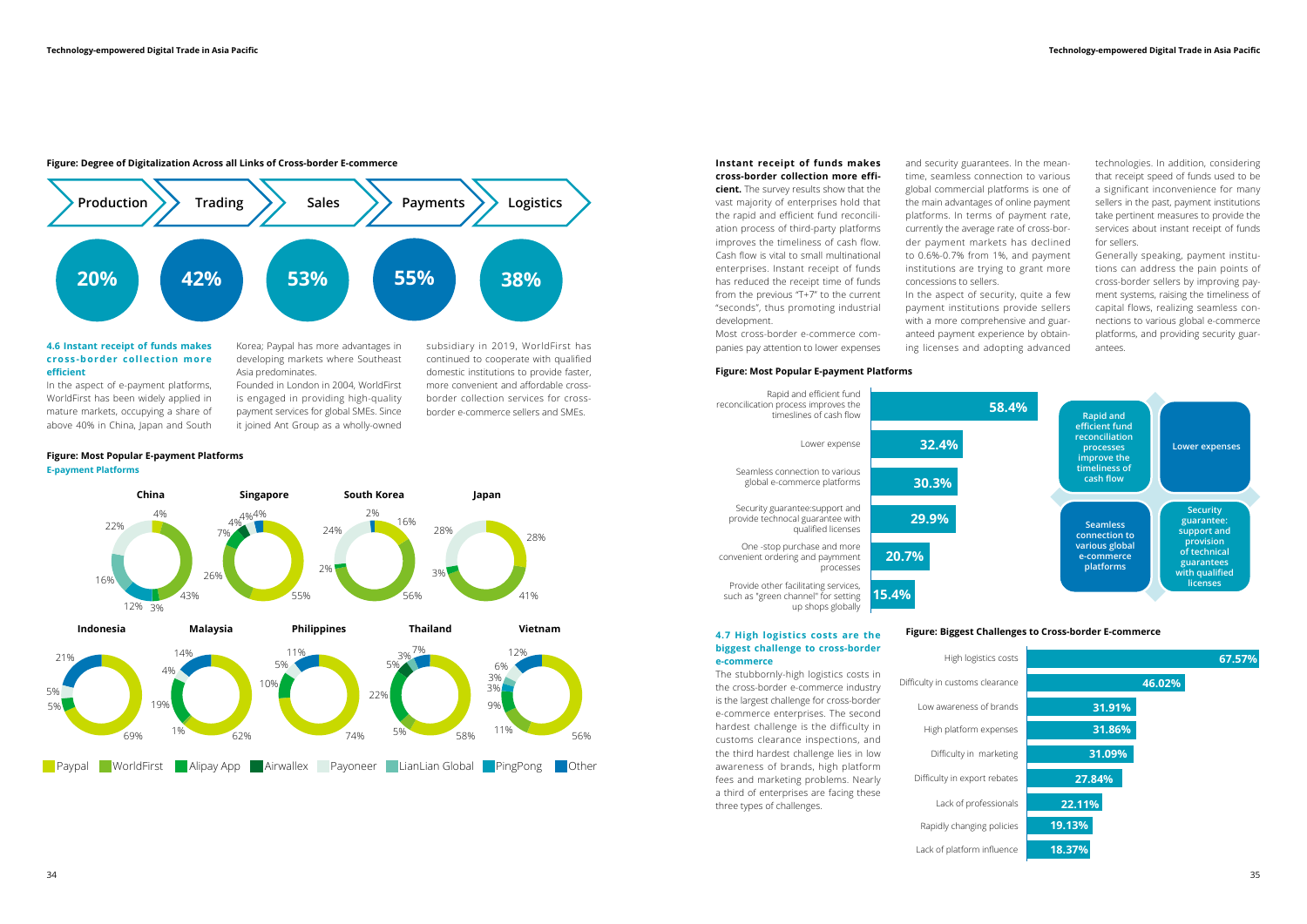**Table: Breakdown of Challenges to the Cross-border E-commerce of Various Countries**

Note: The red figures represent the largest challenge encountered by a country

#### **4.8 "Genuine goods guarantee" is vital to the sustainable development of supply chains in cross-border e-commerce**

Cross-border e-commerce is mainly confronted with four challenges in the sustainable development of supply chains:

#### **"Genuine goods guarantee" is a crucial consideration factor for consumers when buying goods, but cross-border trade makes brand certification challenging**

Almost half of cross-border e-commerce enterprises believe that genuine goods guarantee is an enormous

#### **4.9 Simplification of customs clearance processes and tariff reductions are the main expectations after RCEP takes effect**

Most Asia Pacific countries expect that RCEP gives top priority to simplifying customs clearance processes, reducing tariffs and strengthening supervision, while nearly 50% of businesses in the Philippines and Vietnam expect that RCEP can contribute to the integration of regional market resources.

зания в сериализация в сериализация в сериализация в сериализация в сериализация в сериализация в сериализация<br>Зб **Figure: Main Expectations after RCEP Takes Effect** simplify customs clearance procedures Exempt cross-border e-commerce from tariffs or lower non-tariff barriers Set up supervision platforms,formulate supervision policies and exercise Provide institutional guarantee for the regional e-commerce cooperation and create sound institutional environment Harmonize e-commerce sales standards in various areas and strengthen the implementation of policies and standards as well as mutual trust of enterprise Integrate regional market resources such as commodities technologies talent exchanges etc and raise resource utilization rate **51.4% 48.6% 47.3% 27.4% 26.5% 26.4%**

challenge, and even more enterprises in developing markets and Singapore hold this view. The proportion of the surveyed enterprises holding that view in Singapore even reaches 74.1%.

|                                               | <b>China</b> |        | Singapore South Korea | Japan  | Indonesia | <b>Malaysia</b> | <b>Philippines</b> Thailand |     | <b>Vietnam</b> |
|-----------------------------------------------|--------------|--------|-----------------------|--------|-----------|-----------------|-----------------------------|-----|----------------|
| High logistics<br>costs                       | 72.10%       | 74.10% | 57.90%                | 75%    | 63.20%    | 77.80%          | 78.90%                      | 65% | 44.10%         |
| Difficulty in customs<br>clearance inspection | 27.90%       | 37%    | 38.60%                | 55.60% | 57.90%    | 58.60%          | 36.80%                      | 40% | 61.80%         |
| Low awareness of<br>brands                    | 32.40%       | 37%    | 38.60%                | 11.10% | 21.10%    | 33.30%          | 31.60%                      | 35% | 47.10%         |
| High platform<br>expenses                     | 44.10%       | 37%    | 24.60%                | 38.90% | 21.10%    | 42.40%          | 21.20%                      | 25% | 32.40%         |
| Difficulty in marketing                       | 44.10%       | 25.90% | 47.40%                | 22.20% | 26.30%    | 29.30%          | 10.50%                      | 30% | 44.10%         |

**It is difficult for brands to contact downstream channels and they face high information collection cost and trust cost**

37.5% of enterprises are facing this challenge. Among them, 47.4% of enterprises in the Philippines and 16.7% of enterprises in Japan are wrestling with this issue.

#### **Cross-border logistics has long delivery times, posing challenges to**

**the quality control over the goods with high timeliness. Cross-border logistics also faces tariff differences and diverse complicated customs clearance formalities and** 

**procedures**

31% of enterprises are facing these two challenges, and developing markets are facing more severe challenges than

mature ones.

Additionally, 25% of cross-border e-commerce enterprises also note that "he overseas warehouses are faced with high cost in the case of using self-

built warehousing logistics.

Although high logistics costs are almost the biggest challenge in cross-border e-commerce in the Asia Pacific region, 61.8% of the surveyed enterprises in Vietnam believe that the largest challenge is the difficulty in customs clearance inspections.

#### **Figure: Proportion of Businesses Focusing on Green Development Goals in Various Countries**

#### **4.10 Green development is turning from an objective into action**

A majority of companies in the Asia Pacific attach great importance to green development goals. Among them, more than 60% of businesses in Vietnam focus on green development goals, taking the highest proportion. Businesses in Singapore have the strongest green action power, as this country leads other countries in the proportion of enterprises taking action for green development goals, achieving 29.6%.

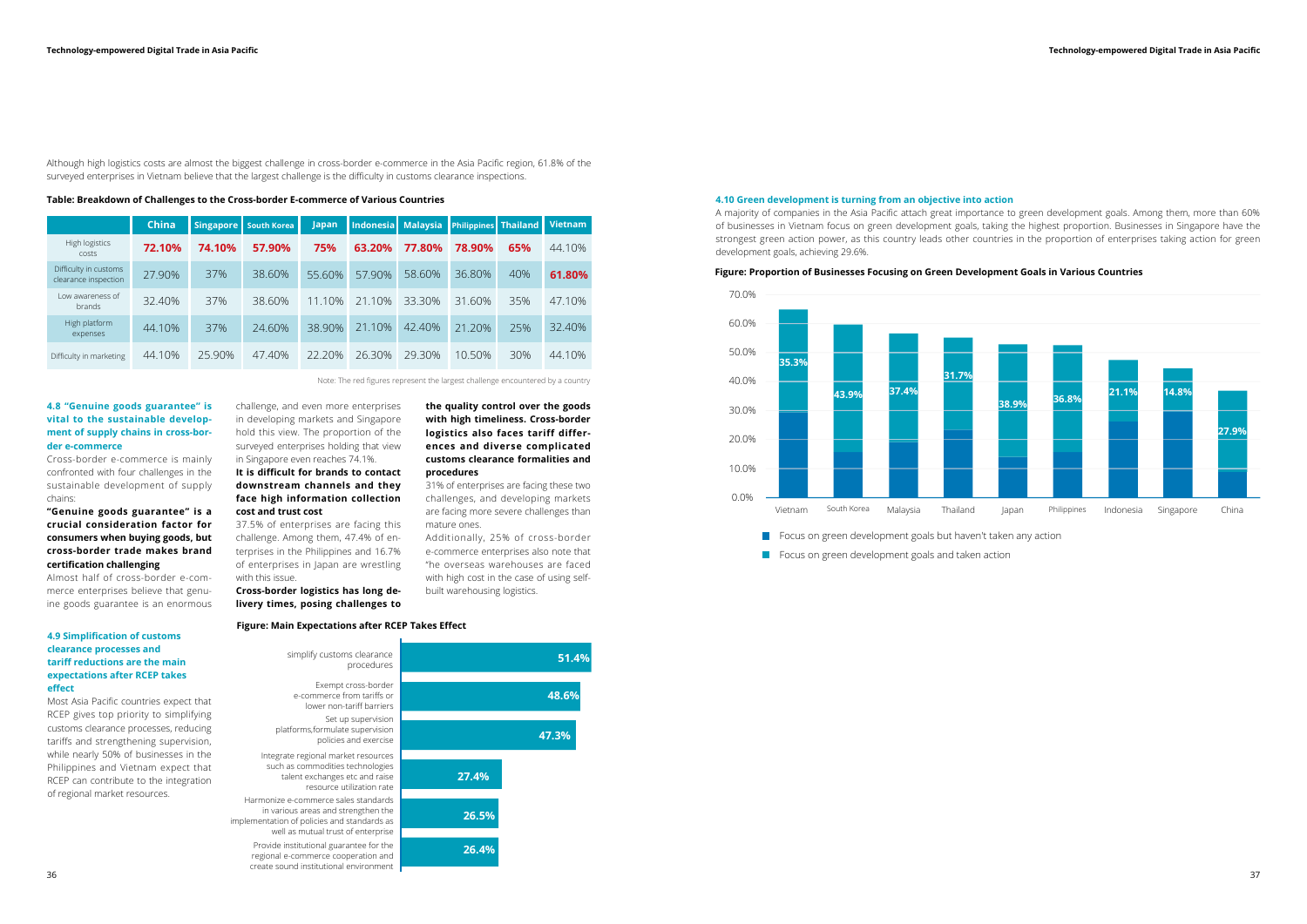## Contacts

#### **Lam, Taylor**

**Vice Chairman Partner, TMT Deloitte China** Tel: +86 10 85207126 Email: talam@deloitte.com.cn

#### **Wu, Gary**

**GLCSP of Alibaba Deloitte China** Tel: +86 10 85207762 Email: gawu@deloitte.com.cn

#### **Chung, Roger Yun Tai**

**Director, TMT Deloitte China** Tel: + 86 21 23166657 Email: rochung@deloitte.com.cn

### **Lian, Mark**

**Partner, Technology Deloitte China** Tel: +86 755 33538668 Email: mlian@deloitte.com.cn

### **Chen, Lydia Lan**

**Partner, Deloitte Research Deloitte China** Tel: +86 21 61412778 Email: lydchen@deloitte.com.cn

## **Zhou, Lisa Li Yan**

**Senior Manager, TMT Deloitte China** Tel: + 86 10 8512 5909 Email: liyzhou@deloitte.com.cn